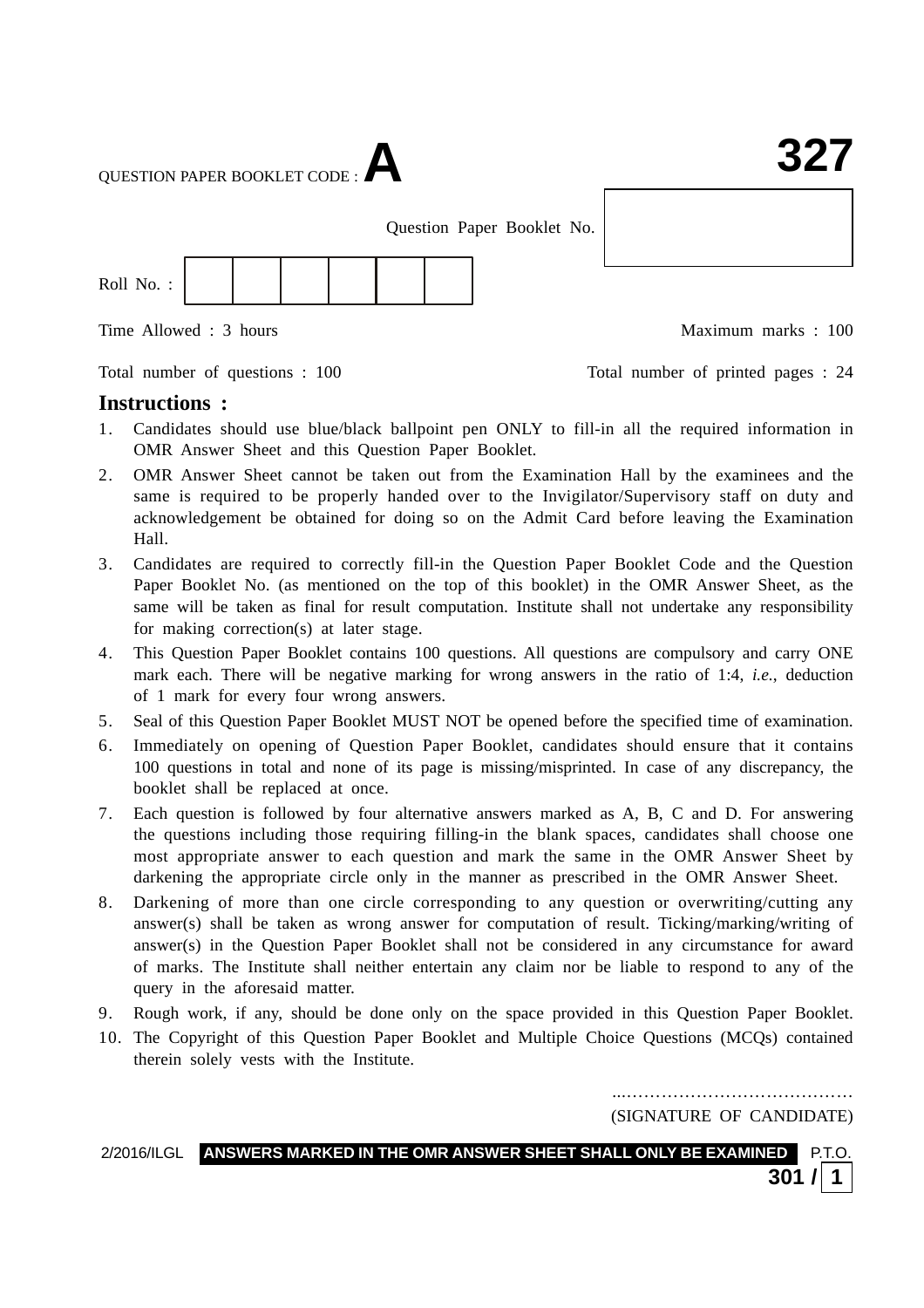## **327** is a set of  $\frac{1}{2}$  is a set of  $\frac{1}{2}$  is a set of  $\frac{1}{2}$  is a set of  $\frac{1}{2}$  is a set of  $\frac{1}{2}$  is a set of  $\frac{1}{2}$  is a set of  $\frac{1}{2}$  is a set of  $\frac{1}{2}$  is a set of  $\frac{1}{2}$  is a set of  $\frac{1}{$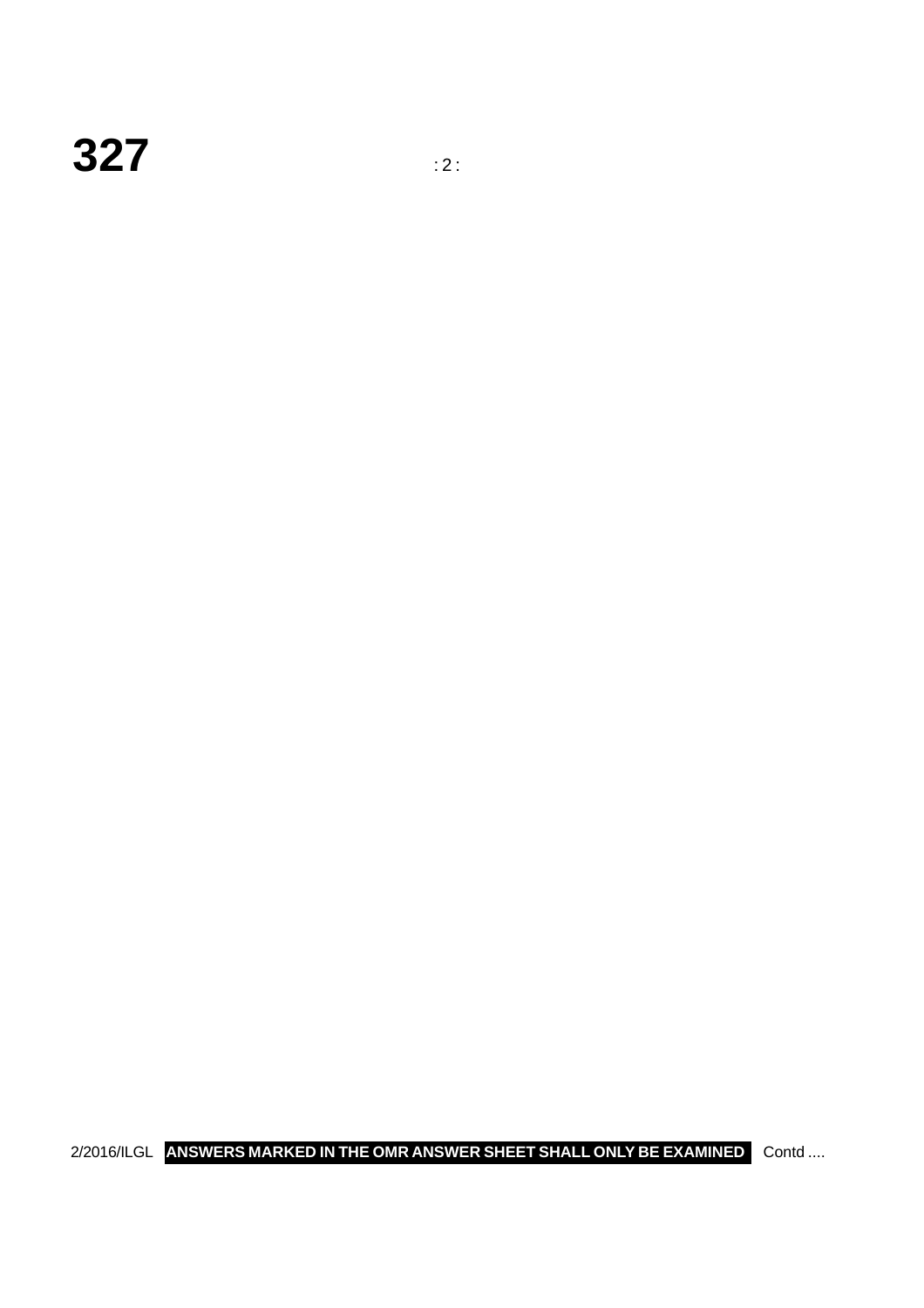- **1.** Consider the following statements under the Factories Act, 1948 :
	- (i) An electronic data processing unit installed in a premises can be construed to make it a 'factory' even if no manufacturing process is being carried on in such premises
	- (ii) A company engaged in construction of railway line is a 'factory'
	- (iii) For computing the number of workers for the purpose of 'factory', all workers in different groups and relays in a day shall be taken into account
	- (iv) Hotels, eating places or restaurants are covered under the definition of 'factory'.

Select the false statements from the options given below —

- $(A)$  (i) and (ii)
- $(B)$  (ii) and (iii)
- $(C)$  (iii) and (iv)
- (D) (iv) and (i).
- **2.** Which one of the following will not be included in the list of legislations that may be brought under the ambit of labour audit —
	- (A) Payment of Wages Act, 1936
	- (B) Payment of Bonus Act, 1965
	- (C) Industrial Disputes Act, 1947
	- (D) Apprentices Act, 1961.
- **3.** The Employees' State Insurance Act, 1948 —
	- (A) Was enacted for the benefit of the employers
- (B) Has been amended by the Employees' State Insurance (Amendment) Act, 2010 for enhancing the social security coverage and better services to the beneficiaries
- (C) Applies to all factories including seasonal factories
- (D) Has been extended by many State Governments to shops and hotels employing 10 or more persons.
- **4.** Which one of the following was not laid down as objective of the Industrial Disputes Act, 1947 in the case of Workmen of Dimakuchi Tea Estate *v*. Dimakuchi Tea Estate —
	- (A) Promotion of measures for securing health and social security of the workers
	- (B) Prevention of illegal strikes and lock-outs
	- (C) Promotion of collective bargaining
	- (D) Investigation and settlement of disputes of industrial nature arising between the employers and employees.
- **5.** Section 4 of the Maternity Benefit Act, 1961 provides that no employer shall knowingly employ a woman in any establishment for a period of immediately following the day of her delivery, miscarriage or medical termination of pregnancy.
	- (A) Six weeks
	- (B) Nine weeks
	- (C) Three months
	- (D) Six months.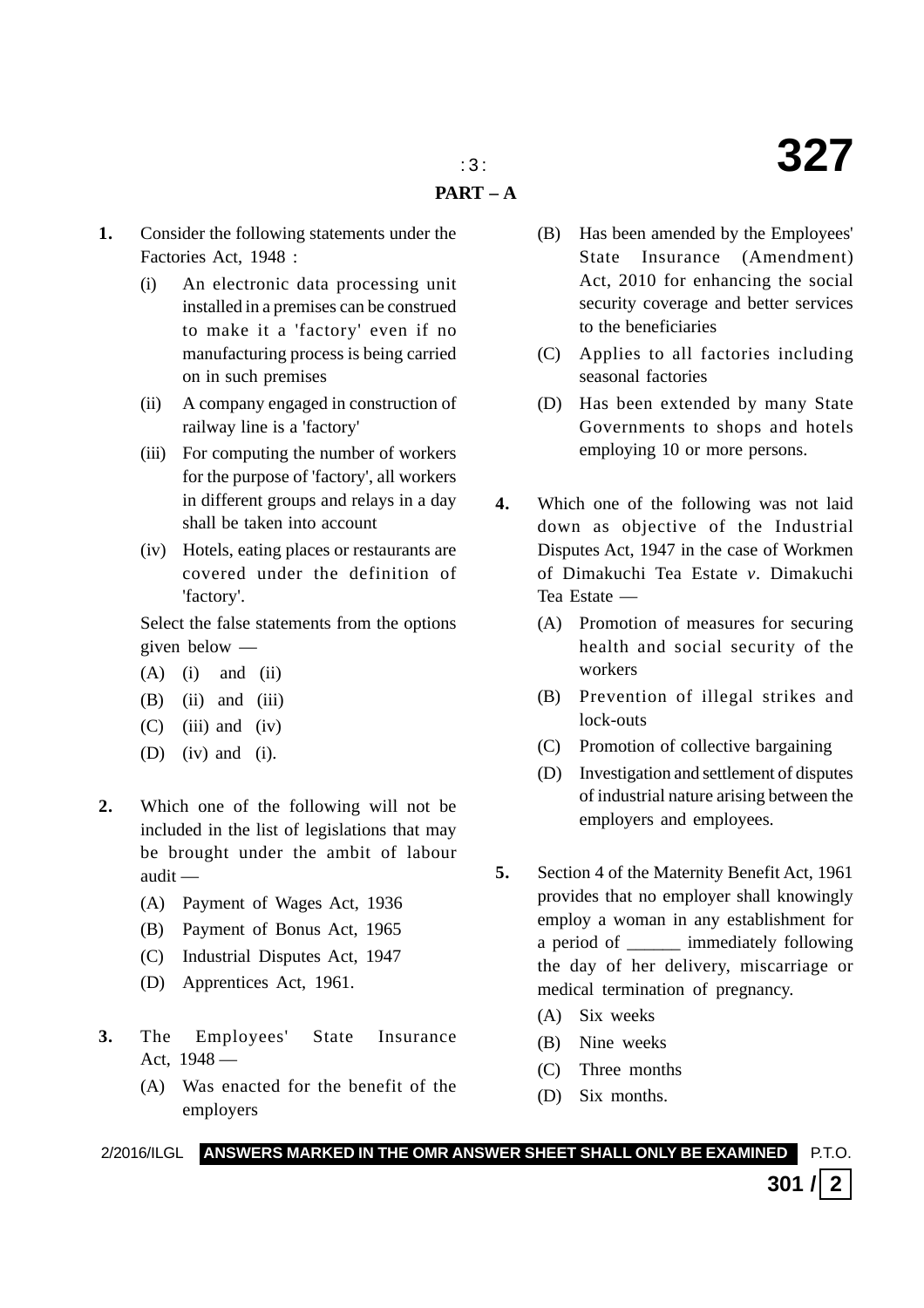## **327 127 127**

- **6.** Which one of the following injuries does not come under the definition of the term 'personal injury' according to the Employees' Compensation Act, 1923 —
	- (A) Nervous shock
	- (B) Mental strain
	- (C) Loss of money
	- (D) Break-down.
- **7.** Excluding provisions of section 22 of the Payment of Bonus Act, 1965, the bonus should be paid within a period of eight months. But on sufficient reasons the period may be extended. However, the total period so extended should not exceed —
	- (A) One year
	- (B) Two years
	- (C) Three years
	- (D) Five years.
- **8.** Which one of the following statements is false under the Minimum Wages Act, 1948 —
	- (A) The Act provides for fixation and revision of minimum wages of workers engaged in factories and establishments
	- (B) Under this Act, both Central Government as well as State Governments are responsible in respect of scheduled employments within their jurisdictions
	- (C) There is large scale variation of minimum wages, both within the country and internationally, owing to different factors
	- (D) In case of any scheduled employment carried on by or under the authority of the Central Government or Railways administration, the Central Government is the appropriate government.
- **9.** Under section 2 of the Apprentices Act, 1961, the term 'apprentice' means —
	- (A) A person who is a diploma holder and eligible for apprenticeship
	- (B) A person who is an engineering graduate and eligible for apprenticeship
	- (C) A person who is undergoing apprenticeship training in pursuance of a contract of apprenticeship
	- (D) A person who is given training to learn the manufacturing process in the factory.
- **10.** Consider the following statements under the Trade Unions Act, 1926 :
	- (i) Trade union is a mandatory organisation of workers pertaining to a particular trade, industry or company
	- (ii) Trade union is an unsuitable organisation for balancing and improving the relations between the employer and the employees
	- (iii) Every registered trade union is a body corporate by the name under which it is registered
	- (iv) Every registered trade union shall have perpetual succession and common seal.

Select the false statements from the options given below —

- $(A)$  (i) and (ii)
- $(B)$  (ii) and (iii)
- $(C)$  (iii) and (iv)
- (D) (iv) and (i).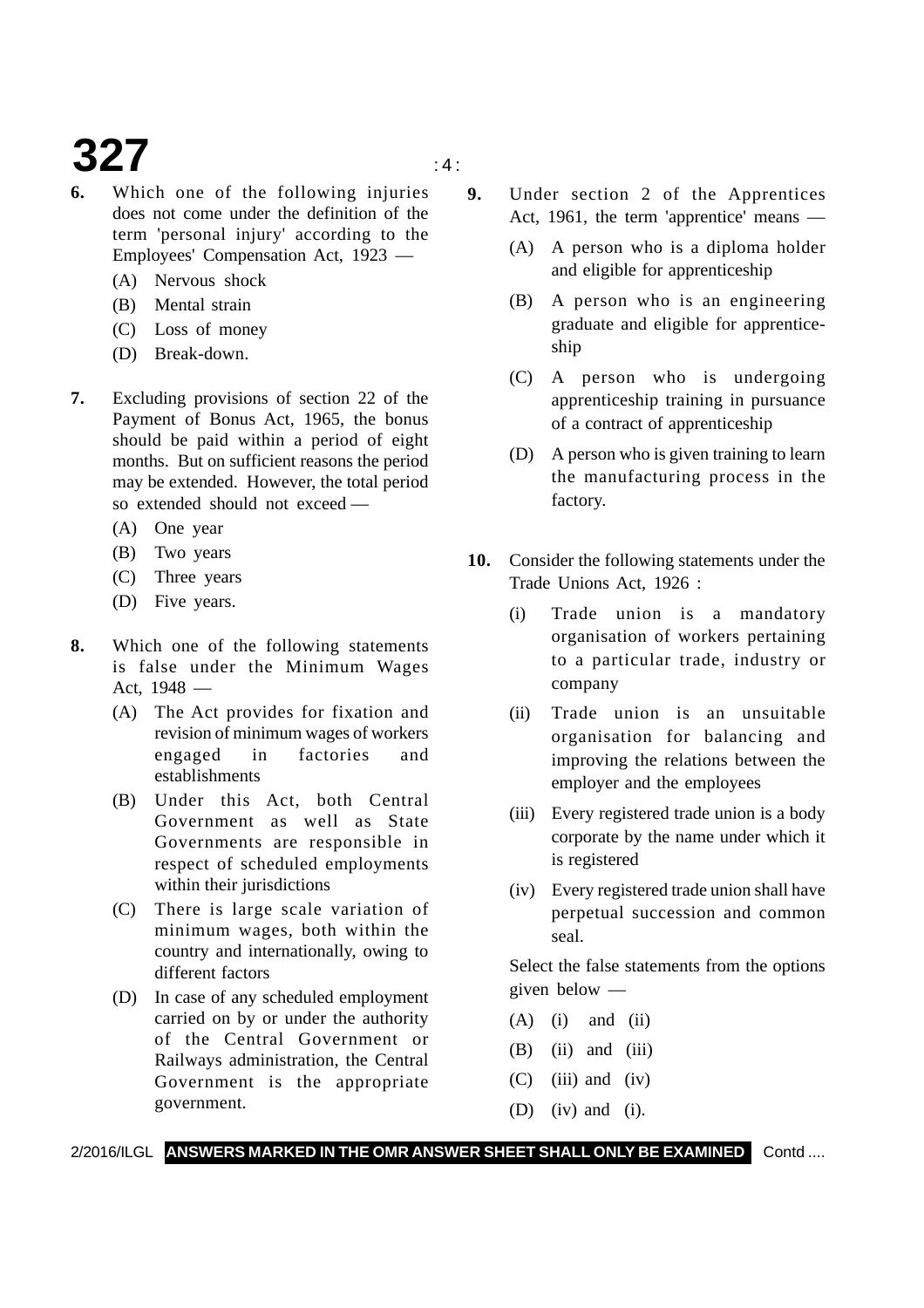: 5 : **327**

- **11.** Part-A of the Schedule to the Child Labour (Prohibition and Regulation) Act, 1986 does not include —
	- (A) Handloom and powerloom industry
	- (B) Plastic units and fiberglass workshops
	- (C) Soldering processes in electronic industries
	- (D) Transport of passengers, goods or mails by Railways.
- **12.** Gratuity payable under the Payment of Gratuity Act, 1972 is exempted from attachment in execution of any decree or order of —
	- (A) Civil court
	- (B) Revenue court
	- (C) Criminal court
	- (D) All of the above.
- **13.** The Industrial Disputes Act, 1947 is the legislation for —
	- (A) Inquiry into the disputes between the workmen and outside persons
	- (B) Settlement of disagreements between the workers employed in the industries
	- (C) Investigation and settlement of all industrial disputes
	- (D) Adjudication of disputes of all civil and criminal nature related with workers employed in the industries.
- **14.** Consider the following statements under the Minimum Wages Act, 1948 :
	- (i) Payment for overtime work can be claimed only by the employees who are getting minimum rate of wages under the Act
- (ii) Payment for overtime work cannot be claimed by the employees who are getting better wages
- (iii) An employee shall receive wages for full normal working day even if his failure to work is caused by his unwillingness to work
- (iv) The provisions of section 20(1) are applicable if there exists a dispute between the employer and the employee.

Select the false statements from the options given below —

- $(A)$  (i) and (ii)
- $(B)$  (ii) and (iii)
- (C) (iii) and (iv)
- (D) (iv) and (i).
- **15.** Consider the following statements under the Payment of Wages Act, 1936 :
	- (i) 'Employed person' does not include the legal representative of a deceased employed person
	- (ii) 'Industrial or other establishment' does not include tramway service or motor transport service engaged in carrying passengers or goods
	- (iii) 'Wages' does not include any bonus which does not form part of the remuneration payable under the terms of employment
	- (iv) 'Employer' includes the legal representative of a deceased employer.

Select the false statements from the options given below —

**301 / 3**

- $(A)$  (i) and (ii)
- $(B)$  (ii) and (iii)
- $(C)$  (iii) and (iv)
- (D) (iv) and (i).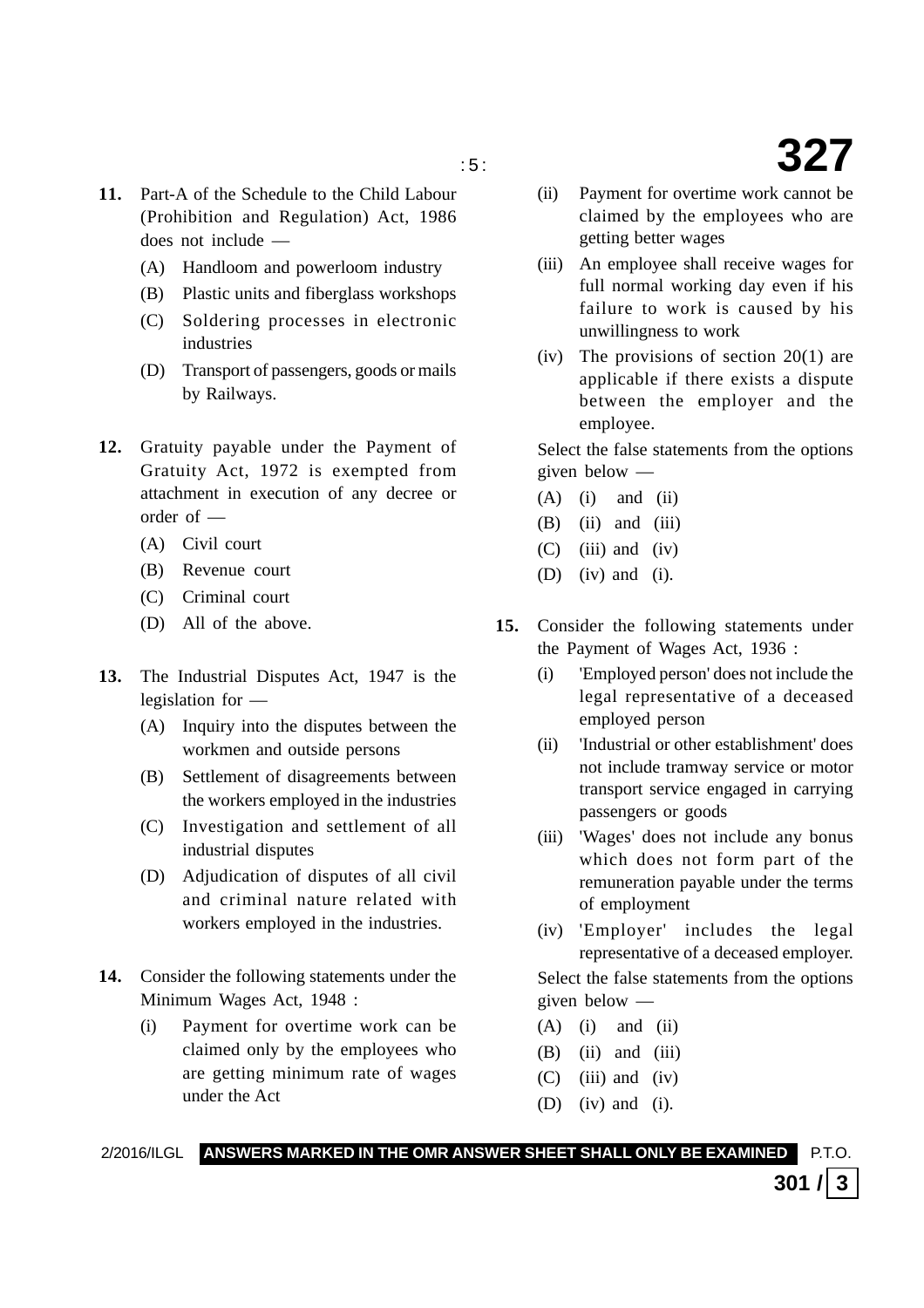# **327** is a set of  $\mathbf{S}$

- **16.** As per section 2(d) of the Employment Exchanges (Compulsory Notification of Vacancies) Act, 1959, 'employment exchange' means any office or place established and maintained by the government for the collection and furnishing of information either by keeping of registers or otherwise in respect of —
	- (A) Persons who seek to engage employees
	- (B) Persons who seek employment
	- (C) Vacancies to which persons seeking employment may be appointed
	- (D) All of the above.
- **17.** Which of the following are objects of the Industrial Employment (Standing Orders) Act, 1946 :
	- (i) To enforce uniformity in the conditions of service under different employers in different industrial establishments
	- (ii) The employer, once having made the conditions of employment known to his employed workmen, cannot change them to their detriment
	- (iii) With the express or written conditions of employment, it is open for the prospective worker to accept them and join the industrial establishment
	- (iv) For maintaining industrial peace and continued productivity, significance of the written express conditions of employment cannot be minimised.

Select the correct answer from the options given below —

- $(A)$  (i) and (ii)
- $(B)$  (ii) and (iii)
- $(C)$  (iii) and (iv)
- (D) All of the above.
- **18.** To give effect to the provisions of the Constitution of India, the Parliament enacted the Equal Remuneration Act, 1976 based upon —
	- (A) Directive Principles of State Policy
	- (B) Fundamental rights
	- (C) Fundamental duties
	- (D) Preamble.
- **19.** Under section 46 of the Employees' State Insurance Act, 1948, the insured persons and their dependents are entitled to the following benefits at prescribed rate —
	- (A) Periodical payments to an insured woman in case of confinement or miscarriage or sickness arising out of pregnancy or confinement
	- (B) Perpetual periodical payments to dependents of the insured person
	- (C) Payment of funeral expenses on the death of insured person
	- (D) Both (A) and (C) above.
- **20.** As per the provisions of the Industrial Disputes Act, 1947, which one of the following is not a valid reason for an employer declaring lay-off —
	- (A) Shortage of coal, power and raw material
	- (B) Accumulation of stocks
	- (C) Break-down of machinery
	- (D) Financial stringency.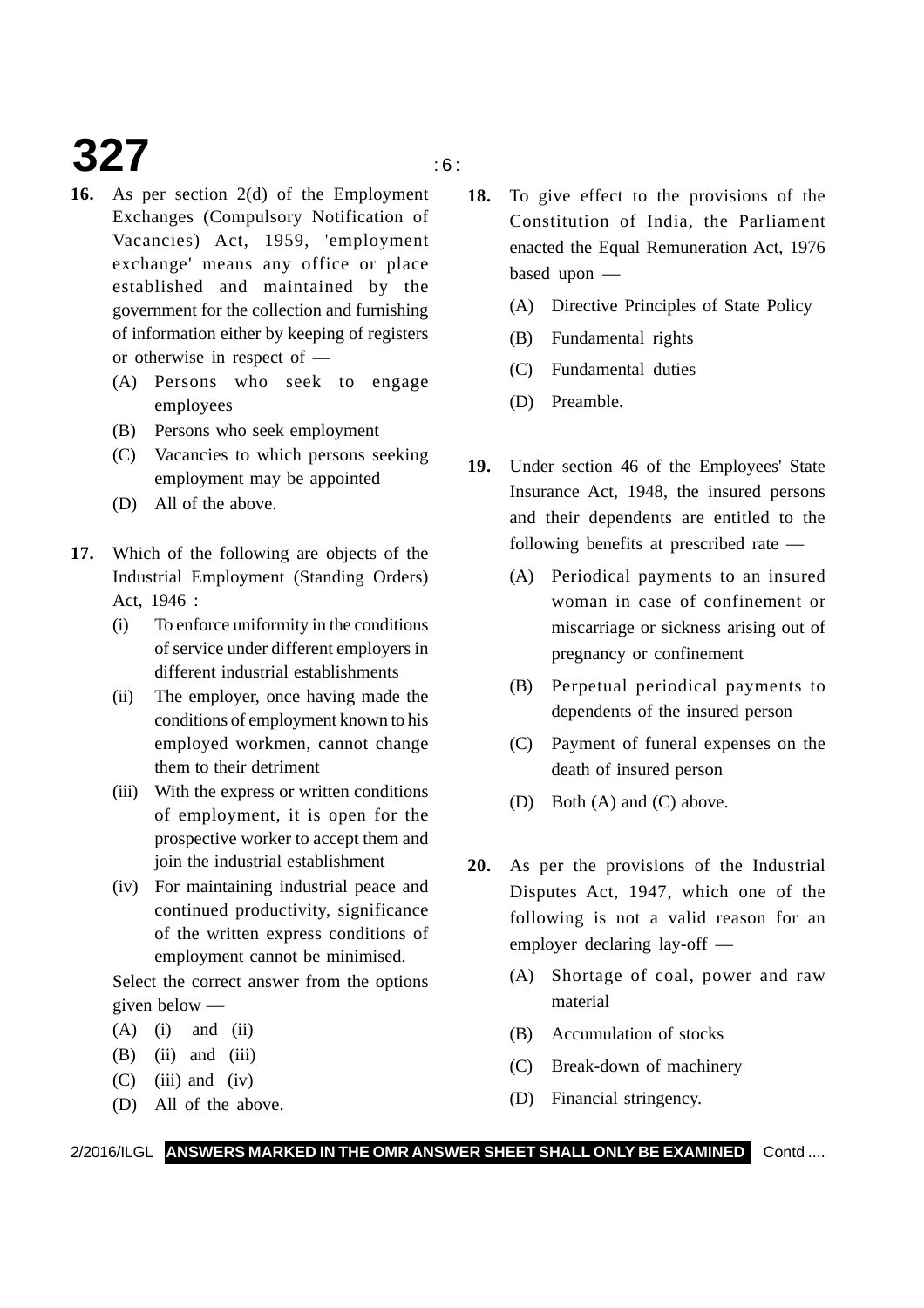- **21.** The Maternity Benefit Act, 1961
	- (A) Regulates the employment of workers in factories, mines and other establishments
	- (B) Is applicable to women employees and makes provisions to safeguard the interest of pregnant women workers
	- (C) Is a welfare legislation and hence discloses the objectives of Directive Principles of State Policy enshrined in the Constitution
	- (D) Both (B) and (C) above.
- **22.** Consider the following statements under the Contract Labour (Regulation and Abolition) Act, 1970 :
	- (i) Under section 11 of the Act, gazetted officers to be licensing officers are appointed by the Central Government
	- (ii) The licence issued to a contractor is transferable
	- (iii) A licence issued to a contractor may be revoked if it is found that it was obtained by misrepresentation or suppression of any material fact
	- (iv) The aggrieved person may, within 30 days from the date on which the order is communicated to him, prefer an appeal to an Appellate Officer.

Select the correct statements from the options given below —

- $(A)$  (i) and (ii)
- $(B)$  (ii) and (iii)
- $(C)$  (iii) and (iv)
- (D) (iv) and (i).
- **23.** Consider the following statements under the Employees' Compensation Act, 1923 :
	- (i) In case of temporary partial disablement, the employee's earning capacity in relation to other employment is not affected
	- (ii) In case of permanent partial disablement, the disablement results in reduction in earning capacity in all employments
	- (iii) 'Total disablement' incapacitates an employee for all work which he was capable of performing at the time of accident resulting in such disablement
	- (iv) Loss of physical capacity is co-extensive with loss of earning capacity but loss of earning is not so co-extensive with loss of physical capacity.

Select the correct statements from the options given below —

- $(A)$  (i), (ii) and (iii)
- $(B)$  (ii), (iii) and (iv)
- $(C)$  (iv), (i) and (ii)
- (D) All of the above.
- **24.** Which one of the following statements is false relating to the Employees' Insurance Court under section 74 of the Employees' State Insurance Act, 1948 —
	- (A) The Employees' Insurance Court is constituted by the State Government
	- (B) The Court consists of such number of Judges as the Central Government gives directions to the State Government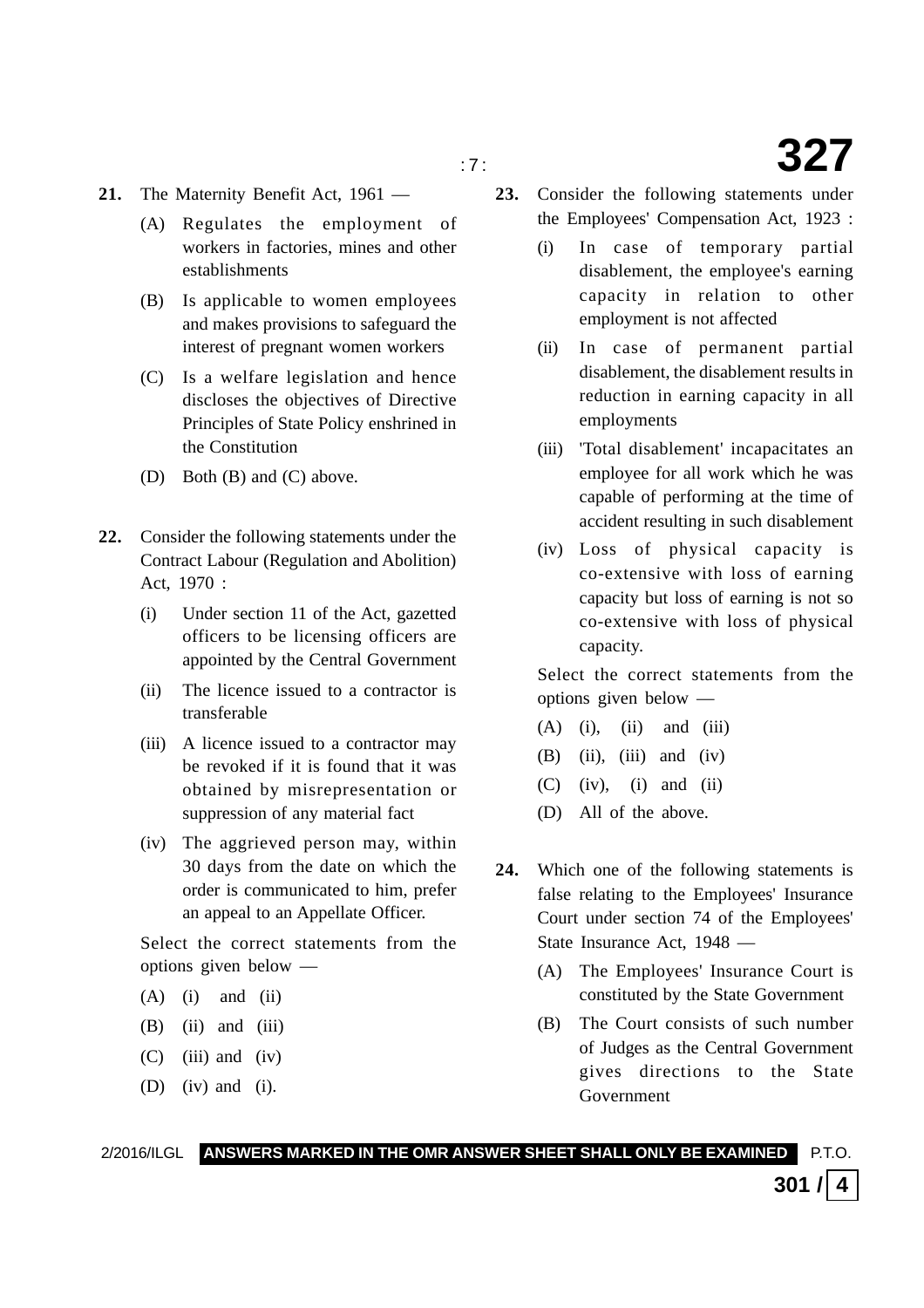# **327** is a set of  $\frac{1}{2}$

- (C) A person who is or has been a Judicial Officer or a legal practitioner of 5 years standing is qualified to be a Judge of the Employees' Insurance Court
- (D) No Civil Court has power to decide the matters falling within the jurisdiction of the Employees' Insurance Court.
- **25.** A strike or lock-out may not be illegal under the provisions of the Industrial Disputes Act, 1947 if —
	- (A) It is declared in contravention of section 22 of the Act
	- (B) It is declared in consequence of an illegal strike
	- (C) It is continued in contravention of an order made under section 10(3) of the Act
	- (D) It is commenced or declared in contravention of section 23 of the Act.
- **26.** Which of the following statement(s) is/are false as per the Child Labour (Prohibition and Regulation) Act, 1986 —
	- (A) As per Article 24 of the Constitution of India, a child below the age of 14 years may be employed in any factory, mine or any hazardous employment
	- (B) Child labour is a concrete manifestation of violations of a range of rights of children and hence, is not recognised as a serious social problem in India
	- (C) Under Article 21A of the Constitution of India, the State has been entrusted with the task of providing free and compulsory education to all the children in the age group of 6-14 years
	- (D) Both (A) and (B) above.
- **27.** Very small establishment as defined under section 2(f) of the Labour Laws (Simplification of Procedure for Furnishing Returns and Maintaining Registers by certain Establishments) Act, 1988, means an establishment in which number of persons employed or were employed on any day of the preceding twelve months are not more than —
	- (A) 8 Persons
	- (B) 9 Persons
	- (C) 10 Persons
	- (D) 20 Persons.
- **28.** As per section 1(3) of the Employees' Provident Funds and Miscellaneous Provisions Act, 1952, the provisions of this Act are applicable to —
	- (A) Establishments registered under the Co-operative Societies Act, 1912
	- (B) Establishments registered under any law for the time being in force in any State relating to co-operative societies, employing less than 50 persons and working without the aid of power
	- (C) Every establishment which is a factory engaged in any industry specified in Schedule-I and employing 20 or more persons.
	- (D) Establishments set-up under any Central, Provincial or State Act and whose employees are entitled to the benefits of contributory provident fund or old age pension.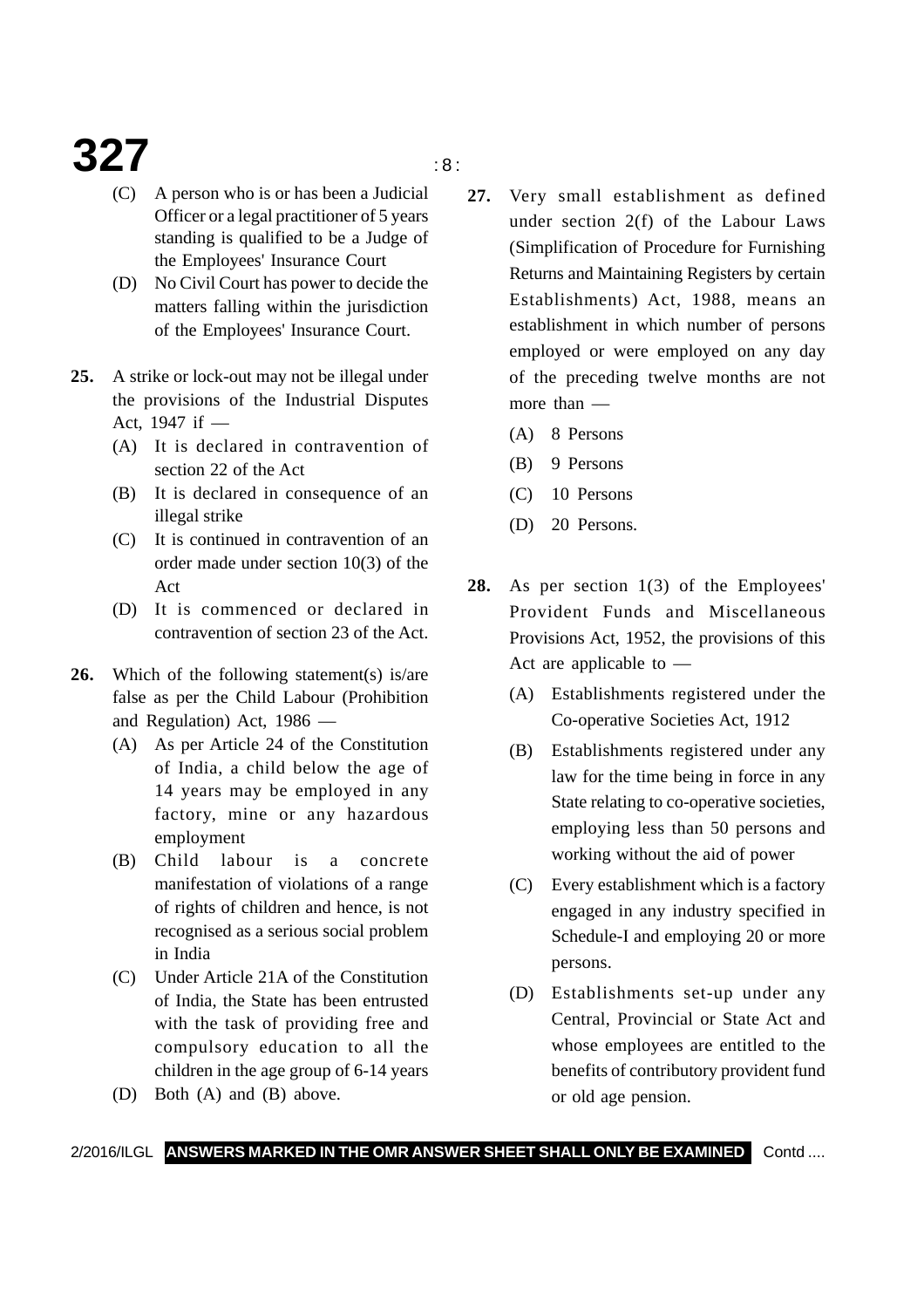- **29.** Section 96 of the Factories Act, 1948 provides that the wrongful disclosure of results of analysis done under section 91 of this Act shall be punishable with —
	- (A) Imprisonment which may extend upto 6 months
	- (B) Imprisonment which may extend upto 6 months or fine upto  $\bar{\mathfrak{c}}$ 10,000 or both
	- (C) Imprisonment which may extend upto 3 months or fine upto  $\bar{\mathfrak{Z}}10,000$  or both
	- (D) Imprisonment which may extend upto 3 months or fine upto  $\text{\textsterling}5,000$  or both.
- **30.** The Employment Exchanges (Compulsory Notification of Vacancies) Act, 1959 applies in relation to vacancies in any employment —
	- (A) In the public sector
	- (B) Connected with the staff of Parliament
	- (C) Proposed to be filled through promotion
	- (D) To do unskilled office work.
- **31.** Which one of the following statements is false under the Payment of Gratuity Act, 1972 —
	- (A) Application of this Act to an employed person depends on two factors. Firstly, he should be employed in an establishment to which the Act applies and; secondly, he should be an employee as defined in the Act
	- (B) This Act applies to every shop or establishment in which twenty or more persons are employed
	- (C) Every employee is eligible for gratuity irrespective of his wage level
	- (D) 'Employee' includes teachers in educational institutions.
- **32.** Under the Trade Unions Act, 1926, a certificate of registration may be withdrawn or cancelled by the Registrar —
	- (A) On application of the trade union
	- (B) If the Registrar is satisfied that the certificate has been obtained by fraud
	- (C) If the Registrar is satisfied that the trade union is continuing with requisite number of members
	- (D) Both (A) and (B) above.
- **33.** Section 3(3) of the Minimum Wages Act, 1948 provides that different minimum rates of wages may not be fixed for —
	- (A) Different scheduled employments
	- (B) Same class of work in the same scheduled employments
	- (C) Adults, adolescents, children and apprentices
	- (D) Different localities.
- **34.** Which one of the following statements is false under the Payment of Bonus Act, 1965 —
	- (A) The date of commencement of accounting year, once declared by the employer, can be changed by him with previous permission of the prescribed authority in writing
	- (B) 'Award' means a judgment of the court in relation to rights and obligations of the employee or employer under the provisions of the Act
	- (C) 'Corporation' means any body corporate established by or under any Central, Provincial or State Act but does not include a company or a cooperative society
	- (D) All of the above.

### 2/2016/ILGL **ANSWERS MARKED IN THE OMR ANSWER SHEET SHALL ONLY BE EXAMINED** P.T.O.

**327**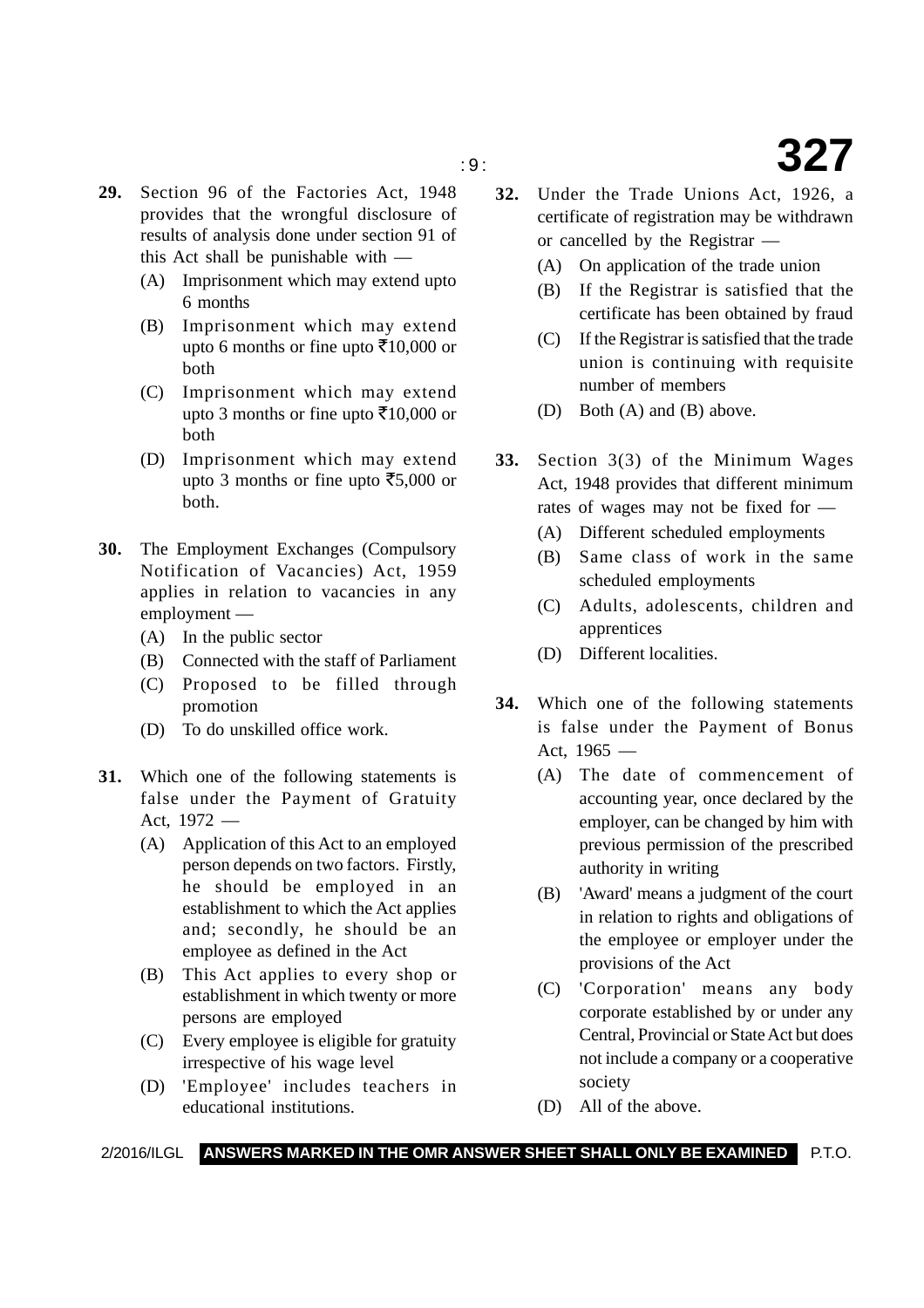# **327** is the set of  $\frac{10}{10}$

**35.** Which one of the following is not included as an essential element in the definition of 'factory' under the Factories Act, 1948 —

- (A) Premises
- (B) Ten or more workers on any day of the last 12 months where manufacturing process is being carried on with the aid of power
- (C) Manufacturing process which is being carried on in the premises
- (D) 'Mine' subject to the operation of the Mines Act, 1952.
- **36.** The definition of 'industry' given in the Industrial Disputes Act, 1947 indicates that $-$ 
	- (A) There should exist a dispute or difference
	- (B) The dispute or difference should be between employer and employee or workmen and workmen or employer and workmen
	- (C) The dispute or difference should be connected with the employment or non-employment or terms of employment or the conditions of labour of any person
	- (D) None of the above.
- **37.** Consider the following statements regarding Employees' Deposit-Linked Insurance Scheme under the Employees' Provident Funds and Miscellaneous Provisions Act, 1952 :
	- (i) The Employees' Deposit-Linked Insurance Scheme, 1976 is applicable to all factories/establishments
- (ii) The employees are not required to contribute to the insurance fund
- (iii) The nomination made by a member under the employees' provident fund scheme is treated as nomination under this scheme
- (iv) No factory or establishment can be granted exemption from this scheme.

Select the correct statements from the options given below —

- $(A)$  (i) and (ii)
- $(B)$  (ii) and (iii)
- $(C)$  (iii) and (iv)
- (D) (iv) and (i).
- **38.** Which one of the following statements is true under the Payment of Gratuity Act, 1972 —
	- (A) Where an establishment has branches in more than one State, the appropriate government in such a case is the Central Government
	- (B) Where a factory belongs to or is under the control of the Central Government, the appropriate government in such a case is the State Government within whose territorial limits the factory is situated
	- (C) A service is deemed to be continuous, in case of legal termination of service and subsequent re-employment
	- (D) The number of days on which an employee has actually worked under an employer shall not include the days in case of a female on maternity leave.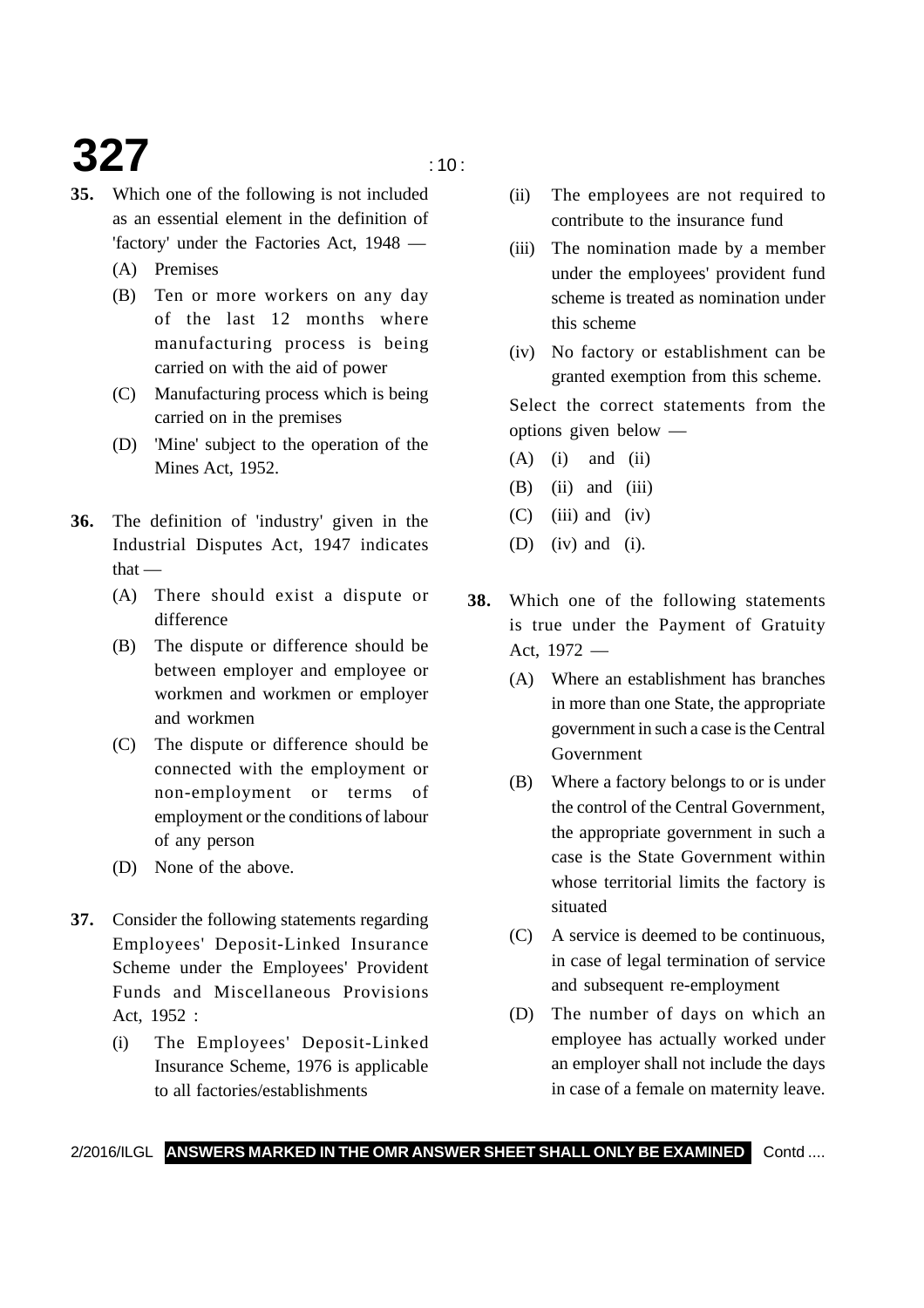- **39.** Which one of the following statements is true under the Minimum Wages Act, 1948 —
	- (A) Under section 7, it is necessary that the Advisory Board must consist of representatives of any particular industry
	- (B) Under section 9, 'independent person' means a person who is considered to be independent by the appropriate government
	- (C) The Central Advisory Board consists of persons to be nominated by the Central Government and the State Governments
	- (D) The Central Advisory Board is appointed for the purpose of advising the Central Government and the State Governments.
- **40.** Which one of the following statements is true in relation to 'family' under the Employees' State Insurance Act, 1948 —
	- (A) An unmarried daughter who is wholly dependent on the earnings of the insured person is deemed to be in family up to the age of twenty one years
	- (B) A child who is infirm by reason of any physical or mental abnormality and wholly dependent on the earnings of the insured person, is deemed to be in family up to the age of eighteen years
	- (C) Dependent parents whose income from all sources does not exceed such income as may be prescribed by the Central Government are deemed to be in family
	- (D) All of the above.
- **41.** Under the Employees' Compensation Act, 1923 the 'theory of notional extension of employment' in case of personal injury to the employee means that —
	- (A) The personal injury must be caused by an accident
	- (B) The injury must be caused in the course of employment
	- (C) There must be nexus between the time and place of the accident and the employment
	- (D) The employer shall not be liable if the employee at the time of accident was under the influence of drink or drugs.
- **42.** Which one of the following statements is false under the Factories Act, 1948 —
	- (A) If a worker does not avail any earned leave entitled to him during the calendar year, it can be carried forward to the next calendar year
	- (B) Any unpaid wages due to the workers can be recovered as delayed wages under the provisions of the Employees' Compensation Act, 1923
	- (C) Where an adult worker has been allowed leave for not less than 4 days, wages due for the leave period should be paid in advance
	- (D) 'Standard family' means a family consisting of a worker, his/her spouse and two children below the age of 14 years.

## 2/2016/ILGL **ANSWERS MARKED IN THE OMR ANSWER SHEET SHALL ONLY BE EXAMINED** P.T.O.

: 11 : **327**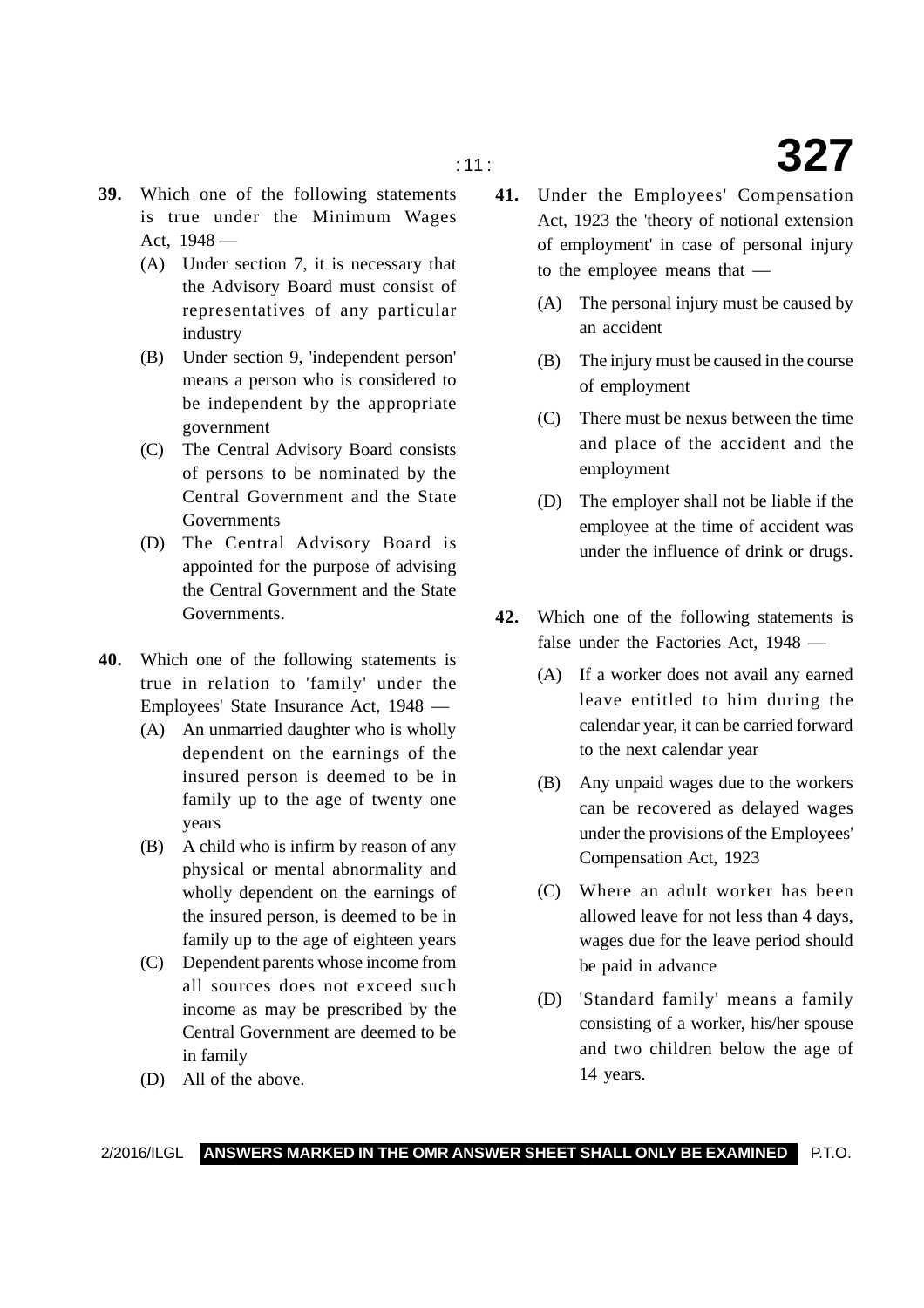# **327**  $\frac{1}{2}$

- **43.** The definition of 'retrenchment' under the Industrial Disputes Act, 1947 includes —
	- (A) Retirement of the workman on reaching the age of superannuation if the contract of employment contains a stipulation in this behalf
	- (B) Termination of service of the workman as a result of non-renewal of the contract of employment
	- (C) Termination of service of workman on the ground of continued ill-health
	- (D) None of the above.
- **44.** Under the Maternity Benefit Act, 1961, every woman delivered of a child who returns to duty after such delivery shall be allowed —
	- (A) Interval for rest as available to other workers
	- (B) Two breaks of prescribed duration for nursing the child
	- (C) In addition to interval for rest, two breaks of prescribed duration for nursing the child
	- (D) To take rest as and when she desires for nursing the child.
- **45.** The Contract Labour (Regulation and Abolition) Act, 1970 deals with cognizance of offence under —
	- (A) Section 26
	- (B) Section 27
	- (C) Section 28
	- (D) Section 29.
- **46.** The Employees' State Insurance Act, 1948 lays down certain provisions to administer the affairs and general superintendence and control of the Employees' State Insurance Corporation through an executive body known as the —
	- (A) Standing committee
	- (B) Medical benefit council
	- (C) Both standing committee and medical benefit council
	- (D) None of the above.
- **47.** Under the Child Labour (Prohibition and Regulation) Act, 1986, which of the following statement is correct —
	- (A) 'Child' means a person who has completed his fourteenth year of age
	- (B) 'Day' means a period of twenty four hours beginning at midnight
	- (C) 'Establishment' does not include a place of public amusement or entertainment
	- (D) 'Workshop' means any premises wherein any manufacturing process is carried on.
- **48.** According to section 2(9) of the Employees' State Insurance Act, 1948, 'employee' means any person employed for wages in connection with the work of a factory or establishment and —
	- (A) Who is employed by or through an immediate employer under the supervision of the principal employer
	- (B) Whose services are temporarily lent or let on hire to the principal employer
	- (C) Any person so employed whose wages exceed such wages as may be prescribed by the Central Government
	- (D) Both (A) and (B) above.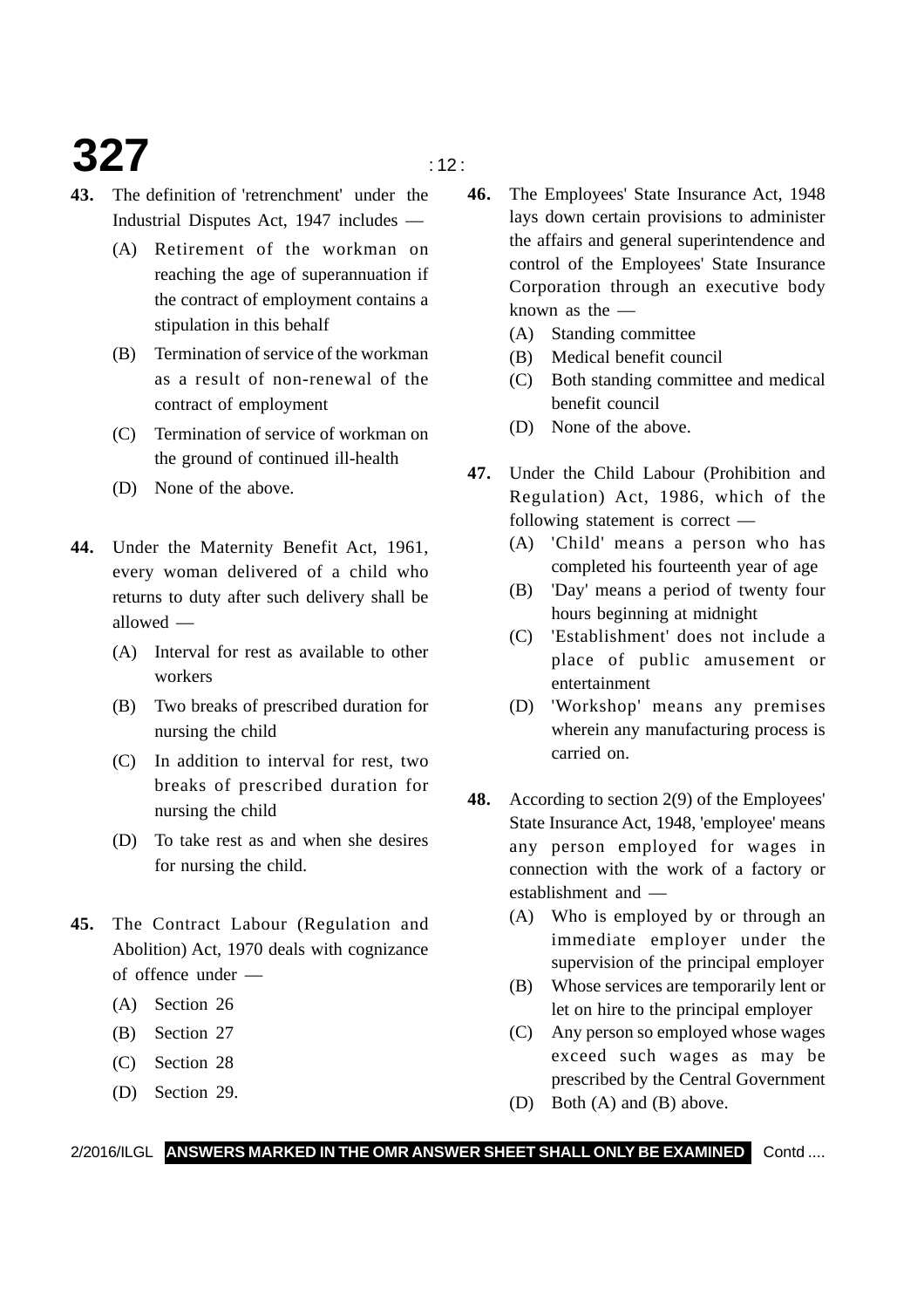- **49.** Which one of the following is not an essential ingredient for the definition of 'worker' under section 2(l) of the Factories Act, 1948 —
	- (A) There should be an 'employed person'
	- (B) Employment must be direct
	- (C) Employment should be in any manufacturing process
	- (D) Employment may be for remuneration or not.
- **50.** Which one of the following statements is true under the Contract Labour (Regulation and Abolition) Act, 1970 —
	- (A) The Act applies to every establishment in which forty or more workmen are employed or were employed on any day of the preceding twelve months as contract labour
	- (B) The Act does not apply to establishments in which work only of an intermittent or casual nature is performed
	- (C) The court shall decide as to whether work performed in an establishment is of an intermittent or casual nature
	- (D) A workman cannot be deemed to be employed as contract labour without the knowledge of the principal employer.
- **51.** Which of the following will not be treated as 'excluded employee' under the provisions of the Employees' Provident Funds and Miscellaneous Provisions Act, 1952 —
	- (A) An employee being member of the fund has withdrawn full amount of his accumulation in the fund
- (B) An employee, being a member, whose pay exceeds fifteen thousand rupees per month
- (C) An apprentice
- (D) An employee working in factory and drawing pay not exceeding rupees fifteen thousand per month.
- **52.** As per section 11 of the Maternity Benefit Act, 1961, every woman delivered of a child who returns to duty after such delivery, shall be allowed in the course of her daily work, breaks of the prescribed duration for nursing the child until the child attains the age of —
	- (A) Nine months
	- (B) Six months
	- (C) Twelve months
	- (D) Fifteen months.
- **53.** As per section 2(i) of the Minimum Wages Act, 1948, which one of the following is not included in the definition of an 'employee' —
	- (A) A person employed for hire or reward to do any work, skilled or unskilled
	- (B) An outworker to whom any articles or materials are given out by another person for cleaning and washing purposes
	- (C) An employee declared to be an employee by the appropriate government
	- (D) Any member of armed forces of the Union.

## 2/2016/ILGL **ANSWERS MARKED IN THE OMR ANSWER SHEET SHALL ONLY BE EXAMINED** P.T.O.

: 13 : **327**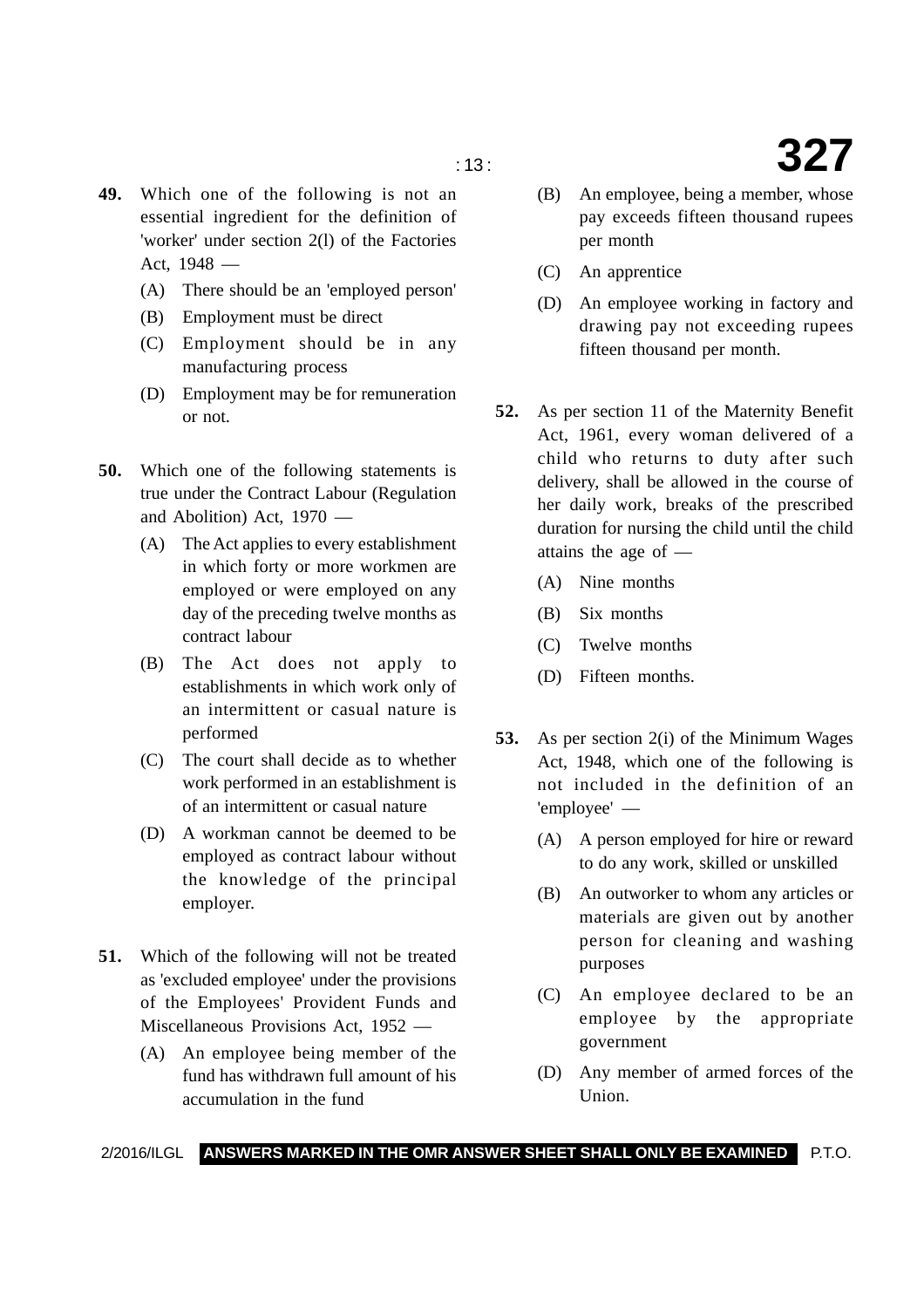# **327**  $\frac{1}{14}$

- **54.** Section 15 of the Payment of Wages Act, 1936 deals with claims arising out of deductions from wages or delay in payments, *etc*. The application of such claim —
	- (A) Must be submitted by the aggrieved employee only
	- (B) Cannot be presented by any official of the registered trade union
	- (C) Shall be presented within three months from the date on which the deduction from the wages was made or from the date on which the payment of the wages was due to be made
	- (D) May be admitted by the authority after the prescribed period of limitation on being satisfied by the sufficient cause.
- **55.** Under the Industrial Employment (Standing Orders) Act, 1946 the Appellate Authority has no power to set aside the order of Certifying Officer. This was held in the case of —
	- (A) Khadi Gram Udyog Sangh *v*. Jit Ram
	- (B) Barauni Refinery Pragati Sheel Parishad *v*. Indian Oil Corporation Ltd.
	- (C) Derby Textiles Ltd. *v*. Karamchari and Shramik Union
	- (D) Indian Iron and Steel Co. Ltd. *v*. Ninth Industrial Tribunal.
- **56.** Consider the following statements under the Factories Act, 1948 :
	- (i) Only a member of the Board of directors of a company can be occupier of the factory of the company
	- (ii) The ultimate control of factory owned by a company vests in the Board of directors
- (iii) The ultimate control of factory owned by a company which vests in the Board of directors can be vested in anyone else
- (iv) Company owning factory can nominate its employee as occupier of its factory.

Select the false statements from the options given below —

- $(A)$  (i) and (ii)
- $(B)$  (ii) and (iii)
- $(C)$  (iii) and (iv)
- (D) (iv) and (i).
- **57.** Consider the following statements under the Payment of Bonus Act, 1965 :
	- (i) An employer is entitled to deduct *Puja* bonus or any customary bonus paid to the employee, from the amount of bonus payable to him in respect of that accounting year
	- (ii) Where an employer has paid a part of the bonus payable to an employee before the date on which such bonus becomes payable, then the employer shall be entitled to deduct the amount of bonus so paid from the amount of bonus in respect of that accounting year
	- (iii) Where an employee is found guilty of misconduct causing financial loss to the employer, deduction of such amount out of bonus payable is lawful.

Select the correct statements from the options given below —

- $(A)$  (i) and (ii)
- $(B)$  (ii) and (iii)
- $(C)$  (iii) and (i)
- (D) All of the above.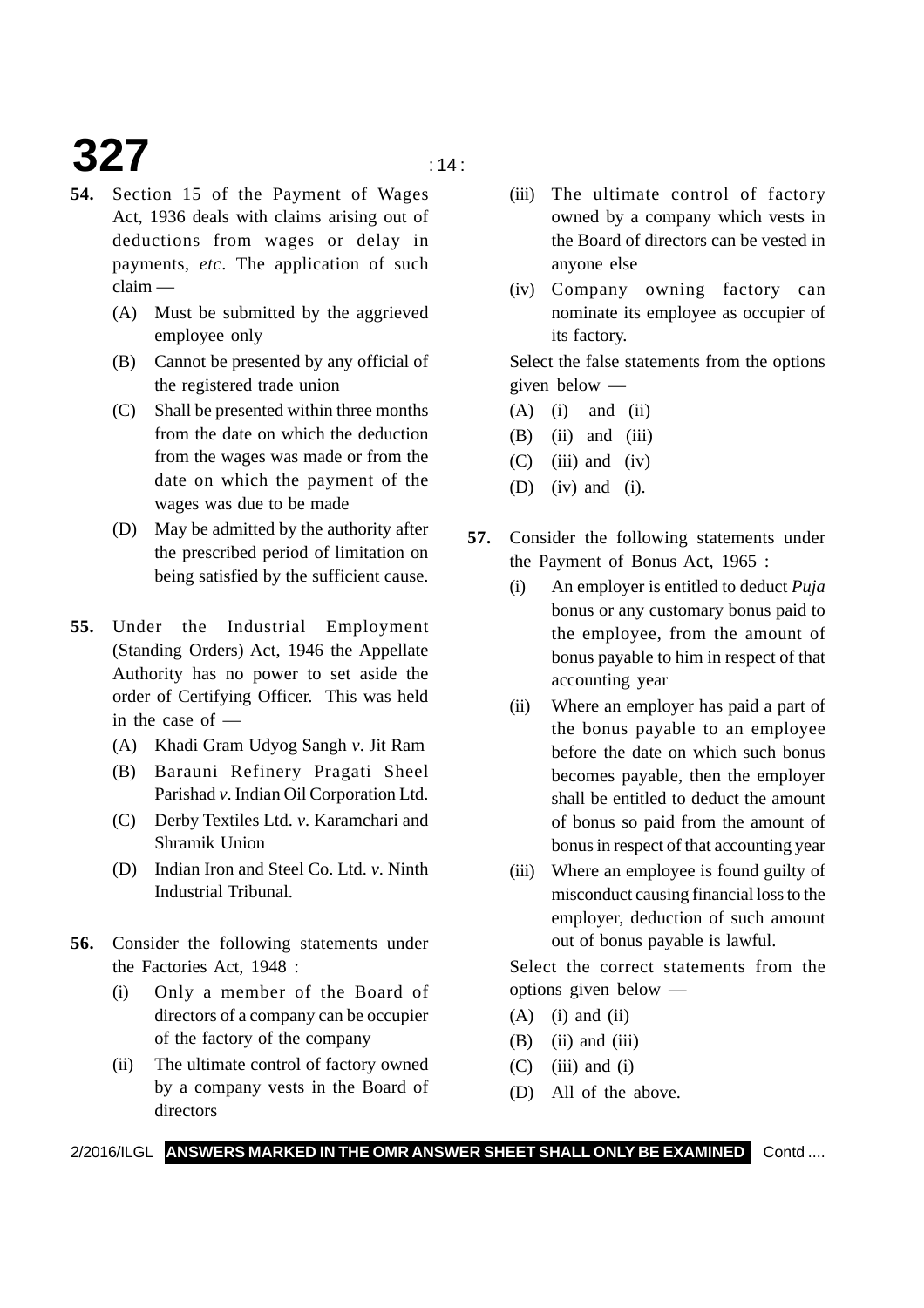- **58.** Consider the following statements relating to 'strike' under the Industrial Disputes Act, 1947 :
	- (i) Strike cannot take place only when there is cessation of work or refusal to work by the workmen acting in combination or in a concerted manner
	- (ii) Time factor or duration of the strike is a material factor
	- (iii) The purpose behind the cessation of work is not relevant in determining whether there is a strike or not
	- (iv) It is enough if the cessation of work is in defiance of the employer's authority.

Select the correct statements from the options given below —

- $(A)$  (i) and (ii)
- $(B)$  (ii) and (iii)
- $(C)$  (iii) and (iv)
- (D) (iv) and (i).
- **59.** The Employees' Provident Funds and Miscellaneous Provisions Act, 1952 —
	- (A) Is enacted by the Parliament of India and is an important economic legislation
	- (B) Provides for the establishment of Deposit Linked Insurance Fund and Employees' Insurance Court
	- (C) Aims at providing social security and timely monetary assistance to industrial employees and their families when they are in distress
	- (D) Is administered by the State Governments through the Employees' Provident Fund Organisation.
- **60.** Under section 19 of the Employees' Compensation Act, 1923, the Commissioner is empowered and has jurisdiction over the following matters —
	- (A) Liability of any person to pay compensation
	- (B) Whether a person injured is or is not an employee and the nature and extent of disablement
	- (C) The amount or duration of compensation
	- (D) All of the above.
- **61.** Which one of the following cases is not related to 'employment injury' under the Employees' State Insurance Act, 1948 —
	- (A) Regional Director, E.S.I Corpn. *v*. L. Ranga Rao
	- (B) E.S.I. Corpn., Indore *v*. Babulal
	- (C) Shyam Devi *v*. E.S.I.C.
	- (D) Royal Talkies, Hyderabad *v*. E.S.I.C.
- **62.** Consider the following statements under the Minimum Wages Act, 1948 :
	- (i) In relation to any scheduled employment, the State Government is deemed to be the appropriate government
	- (ii) A person who engages workers through another person, like a contractor, is not deemed to be an employer
	- (iii) 'Wages' does not include the value of any house accommodation but includes house rent allowance
	- (iv) 'Scheduled employment' means an employment specified in the schedule under the Act.

2/2016/ILGL **ANSWERS MARKED IN THE OMR ANSWER SHEET SHALL ONLY BE EXAMINED** P.T.O.

## : 15 : **327**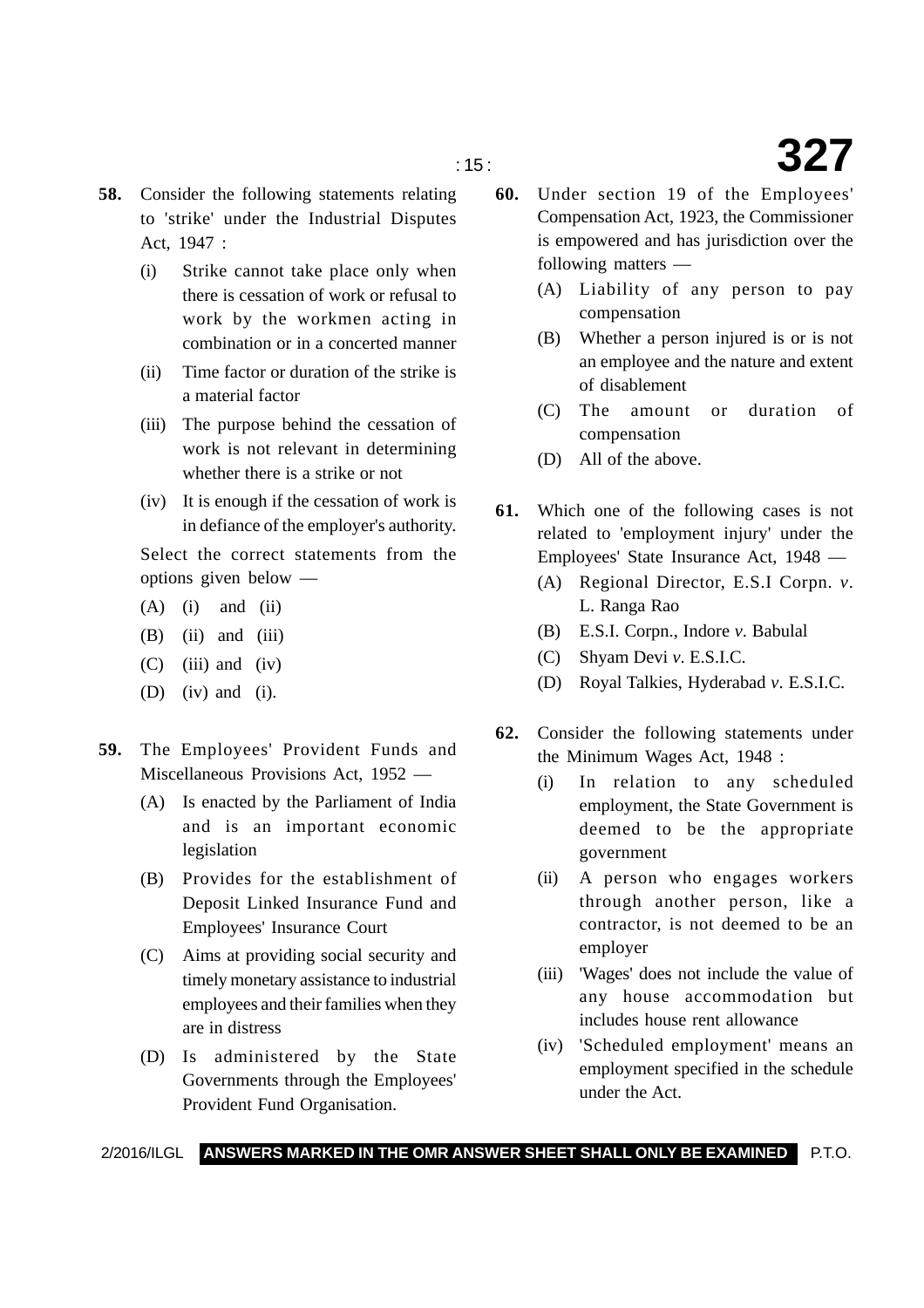## **327** in the set of  $\frac{16}{16}$

Select the false statements from the options given below —

- $(A)$  (i) and (ii)
- (B) (ii) and (iii)
- $(C)$  (iii) and (iv)
- (D) (iv) and (i).
- **63.** Consider the following statements under the Trade Unions Act, 1926 :
	- (i) Any seven or more members of a trade union may apply for registration of the trade union
	- (ii) No trade union of workmen can be registered unless at least ten percent or one hundred of the workmen, whichever is less, engaged or employed in the industry with which it is connected are the members of such trade union, on the date of making application for registration
	- (iii) A certificate of registration of trade union is not a conclusive evidence that the trade union is duly registered under the Act
	- (iv) A registered trade union has no power to acquire and hold movable and immovable properties.

Select the false statements from the options given below —

- $(A)$  (i) and (ii)
- $(B)$  (ii) and (iii)
- $(C)$  (iii) and (iv)
- (D) (iv) and (i).
- **64.** In the case of Workmen of Delhi Electric Supply Undertaking *v.* Management of D.E.S.U. (1973), the Supreme Court held that —
	- (A) The process undertaken in transforming and transmitting electricity generated at the power station falls within the definition of manufacturing process
	- (B) The process undertaken in transforming and transmitting electricity generated at the power station does not fall within the definition of manufacturing process
	- (C) Employment is a contract of service between the employer and employee whereunder the employee agrees to serve the employer subject to his control and supervision
	- (D) Employment is a contract of service between the employer and employee whereunder the employer agrees to serve the employee subject to his control and supervision.
- **65.** Consider the following statements under the Labour Laws (Simplification of Procedure for Furnishing Returns and Maintaining Registers by certain Establishments) Act, 1988 :
	- (i) 'Employer' means the person who employs the workmen and includes the person designated as manager
	- (ii) 'Small establishment' means an establishment in which not less than forty and not more than 100 persons are employed
	- (iii) 'Very small establishment' means an establishment in which not more than nine persons are employed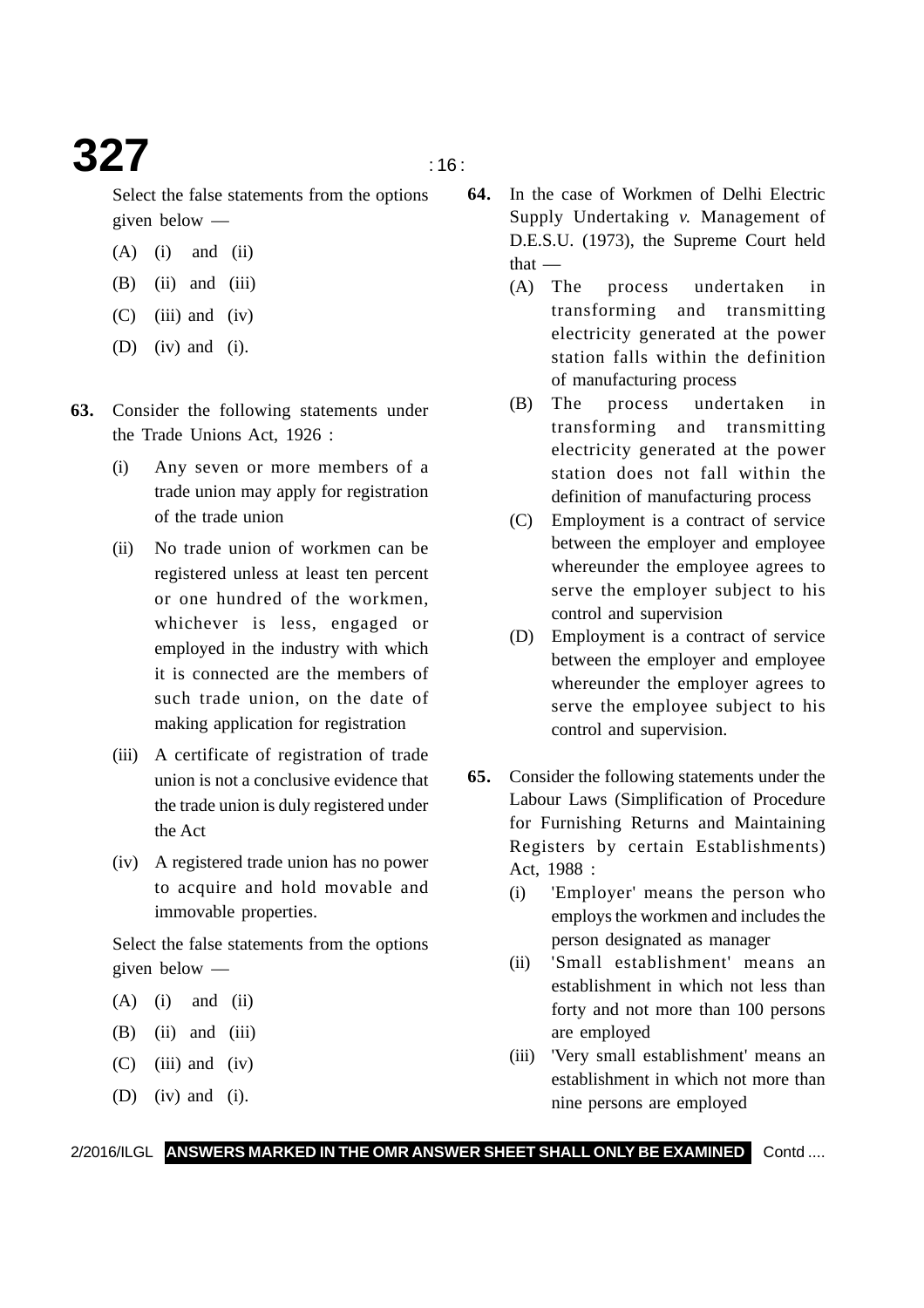(iv) 'Establishment' includes an industrial or other establishment as defined in section 2 of the Payment of Wages Act, 1936.

Select the false statements from the options given below —

- $(A)$  (i) and (ii)
- $(B)$  (ii) and (iii)
- $(C)$  (iii) and (iv)
- (D) (iv) and (i).
- **66.** Under section 15(2) of the Payment of Wages Act, 1936 where contrary to the provisions of this Act any deduction has been made from wages of an employed person or any payment of wages has been delayed, an application may be made by \_\_\_\_\_\_\_\_ to the authority to hear claims.
	- (A) Employed person himself
	- (B) Any legal practitioner authorised in writing to act on his behalf
	- (C) Any official of a registered trade union authorised in writing to act on his behalf
	- (D) All of the above.
- **67.** Under the provisions of the Payment of Bonus Act, 1965, an employee shall be disqualified from receiving bonus, if he is dismissed from service for —
	- (A) Fraud
	- (B) Riotous or violent behaviour while on the premises of the establishment
	- (C) Theft, misappropriation or sabotage of any property of the establishment
	- (D) All of the above.
- **68.** The constitutional validity of section 3 of the Minimum Wages Act, 1948 was challenged in the case of —
	- (A) Unichoyi *v*. State of Kerala
	- (B) Nathu Ram Shukla *v*. State of Madhya Pradesh
	- (C) Bijoy Cotton Mills *v*. State of Ajmer
	- (D) Basti Ram *v*. State of Andhra Pradesh.
- **69.** Consider the following statements under the Apprentices Act, 1961 :
	- (i) A minor cannot be engaged as an apprentice
	- (ii) The employer cannot engage apprentices from other States
	- (iii) The State Government has power to prescribe the number of apprentices to be engaged by the employer
	- (iv) To make suitable arrangements for imparting a course of practical training to the apprentice is a moral duty of the employer.

Select the correct statements from the options given below —

- $(A)$  (i) and (ii)
- $(B)$  (ii) and (iii)
- $(C)$  (iii) and (iv)
- (D) None of the above.
- **70.** The Factories Act, 1948
	- (A) Extends to the whole of India including the State of Jammu and Kashmir
	- (B) Extends to the whole of India excluding the State of Jammu and Kashmir
	- (C) Has absolute application to factories belonging to the Central Government only
	- (D) Has absolute application to factories belonging to the State Governments only.

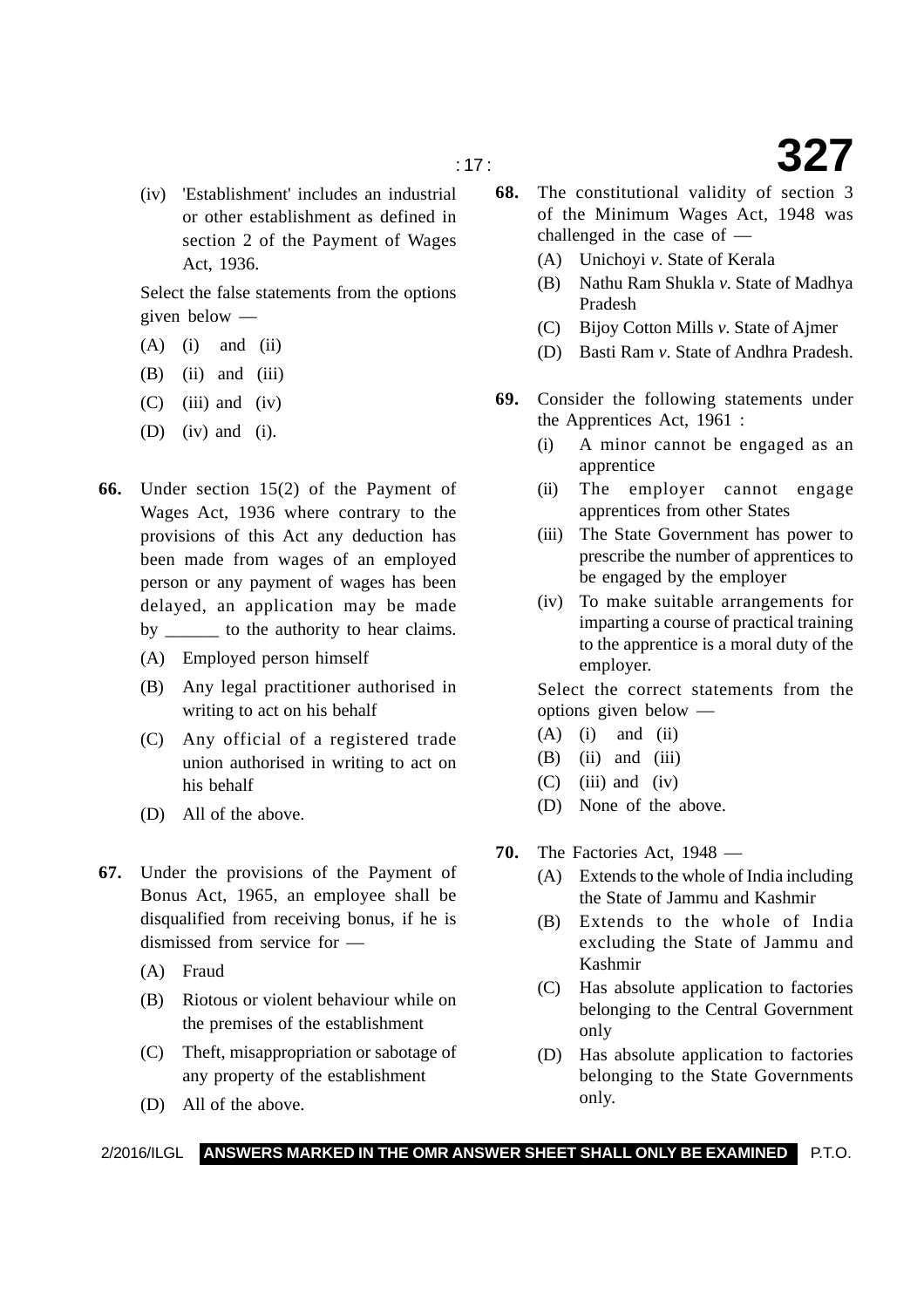## **327** is the set of  $\frac{1}{18}$

## **PART – B**

- **71.** The Constitution of India envisages
	- (A) Single polity but dual citizenship
	- (B) Dual polity but single citizenship
	- (C) Dual polity and dual citizenship
	- (D) Single polity and single citizenship.
- **72.** Which one of the following is not a correct statement as regards salient features of the Right to Information Act, 2005 —
	- (A) The Act extends to the whole of India except Jammu and Kashmir
	- (B) Its commencement day is 180 days from its enactment
	- (C) It applies to the public authorities
	- (D) All citizens shall have the right to information subject to the provisions of the Act.
- **73.** Consider the following statements regarding FIR and power of investigation under the Code of Criminal Procedure, 1973 :
	- (i) The basic rule is that FIR is lodged with the officer incharge of the police station within whose local jurisdiction the offence has been committed
	- (ii) If the police officer refuses to record the information of offence, the aggrieved person may send it in writing to the superintendent of police concerned
	- (iii) In cognizable offences, the police has no power of investigation without the order of the Magistrate
	- (iv) The police officer has power to investigate in matters related to noncognizable offences without the order of the Magistrate.

Select the correct statements from the options given below —

- $(A)$  (i) and (ii)
- $(B)$  (ii) and (iii)
- $(C)$  (iii) and (iv)
- (D) (iv) and (i).
- **74.** As per section 115 of the Code of Civil Procedure, 1908, the High Court is empowered to call for the record of any case which has been decided by subordinate court in which no appeal lies thereto, wherein —
	- (A) The subordinate court has exercised a jurisdiction not vested in it by law
	- (B) The subordinate court has failed to exercise a jurisdiction so vested
	- (C) The subordinate court has acted in exercise of its jurisdiction illegally or with material irregularity
	- (D) All of the above.
- **75.** Consider the following statements regarding the writ of *Habeas Corpus* under the Constitution of India :
	- (i) It is a remedy available to every person who is confined without legal justification
	- (ii) The power to issue this writ is available only to the Supreme Court
	- (iii) The writ cannot be issued against a private person
	- (iv) The words *Habeas Corpus* literally mean 'to have the body'.

Select the false statements from the options given below —

- $(A)$  (i) and (ii)
- $(B)$  (ii) and (iii)
- $(C)$  (iii) and (iv)
- (D) (iv) and (i).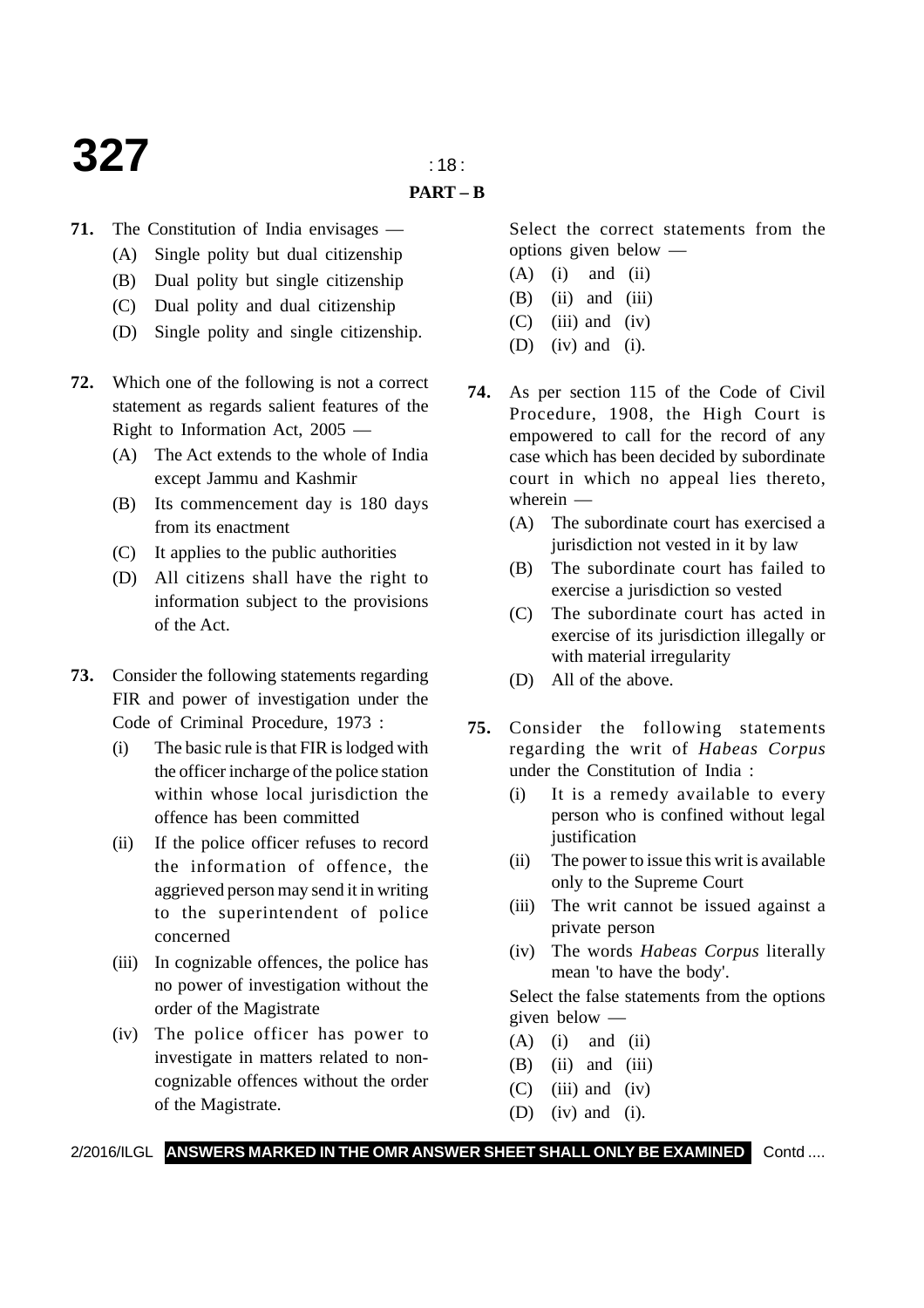- **76.** Section 14 of the Limitation Act, 1963 provides for exclusion of time *bona fide* taken in a court without jurisdiction. For the relief under the said section consider the following conditions :
	- (i) Plaintiff or applicant was prosecuting another civil proceedings against the defendant with due diligence
	- (ii) Previous suit or application was not related to the same matter in issue
	- (iii) Plaintiff or applicant was not prosecuting in good faith in that court
	- (iv) Court was unable to entertain a suit or application on account of defect of jurisdiction.

Select the conditions which are not applicable from the options given below —

- $(A)$  (i) and (ii)
- $(B)$  (ii) and (iii)
- $(C)$  (iii) and (iv)
- (D) (iv) and (i).
- **77.** Consider the following statements under the Code of Criminal Procedure, 1973 :
	- (i) A summon shall be served by a police officer or by an officer of the court or other public servant
	- (ii) A summon is issued either for appearance or for producing a document or thing which may be issued to an accused person or witness
	- (iii) A warrant of arrest must bear the name and designation of the person who is to execute it
	- (iv) If any person against whom a warrant of arrest has been issued has absconded, the court may publish a proclamation requiring him to appear.

Select the false statements from the options given below —

- $(A)$  (i), (ii) and (iii)
- $(B)$  (ii), (iii) and (iv)
- $(C)$  (iv), (i) and (ii)
- (D) None of the above.
- **78.** The primary rule of interpretation is 'literal construction' according to which —
	- (A) 'Acts' are not to be regarded as including anything which is not within their letter as well as sprit
	- (B) If the particular words exhaust the whole genus, then the general words are construed as embracing a larger genus
	- (C) The words, phrases and sentences of a statute are ordinarily to be understood in their natural, ordinary or popular and grammatical meanings unless such a construction leads to an absurdity
	- (D) None of the above.
- **79.** Under the Code of Civil Procedure, 1908, the court may grant temporary injunction where it is proved by affidavit or otherwise that —
	- (A) Any property in dispute in a suit is in danger of being wasted, damaged or alienated by any party to the suit
	- (B) Defendant threatens or intends to remove or dispose of his property with a view to defrauding his creditors
	- (C) Defendant threatens to dispossess the plaintiff or otherwise cause injury to the plaintiff in relation to any property in dispute in the suit
	- (D) All of the above.

### 2/2016/ILGL **ANSWERS MARKED IN THE OMR ANSWER SHEET SHALL ONLY BE EXAMINED** P.T.O.

: 19 : **327**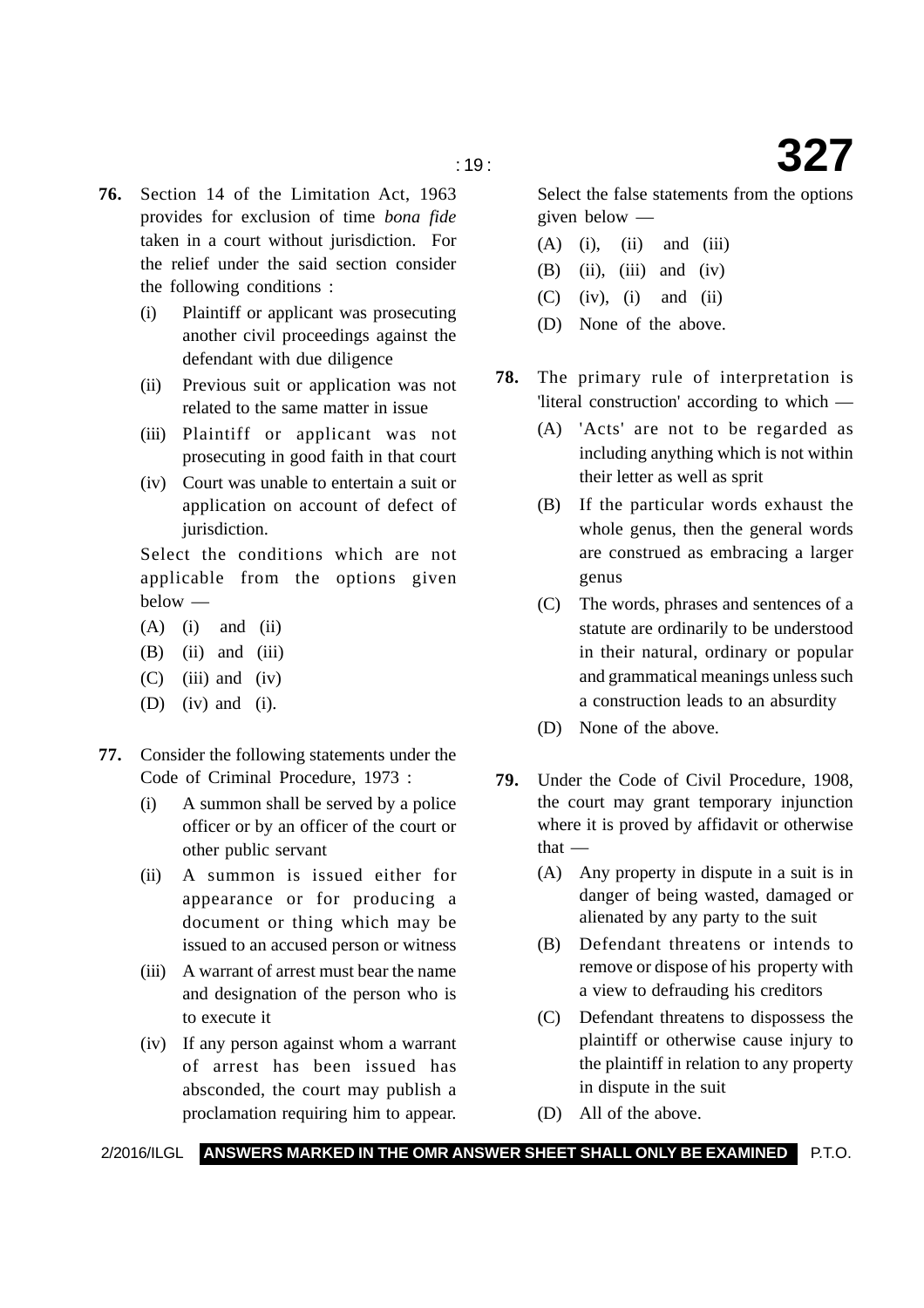## **327**  $\frac{1}{20}$

- 
- **80.** The Specific Relief Act, 1963
	- (A) Does not consolidate the whole law on the subject
	- (B) Purports to lay down the law relating to specific reliefs in all its ramifications
	- (C) Is not an Act to define and amend the law relating to specific relief
	- (D) Both (A) and (B) above.
- **81.** Regarding the reference to the statement of objects and reasons of a Bill of statute, it is a settled law that it can legitimately be referred to for a correct appreciation of :
	- (i) What was the law before the disputed Act was passed
	- (ii) What was the mischief or defect for which the law had not provided
	- (iii) What remedy the legislature has intended
	- (iv) The reasons for the statute.

Select the correct objects from the options given below —

- $(A)$  (i), (ii) and (iii)
- $(B)$  (ii), (iii) and (iv)
- $(C)$  (iii), (iv) and (i)
- (D) All of the above.
- **82.** Consider the following statements under the Code of Civil Procedure, 1908 :
	- (i) 'Admission' means that one party accepts the case of the other party in whole or in part to be true
	- (ii) Issue arises when a material proposition of fact or law is affirmed by one party and denied by the other
- (iii) Issues cannot be framed on the basis of documents produced by the parties
- (iv) The plaintiff has no right to begin unless the defendant admits the fact alleged by the plaintiff.

Select the false statements from the options given below —

- $(A)$  (i) and (ii)
- $(B)$  (ii) and (iii)
- $(C)$  (iii) and (iv)
- (D) All of the above.
- **83.** An employer is liable for the acts of independent contractors —
	- (A) If the employer authorises independent contractor to commit a tort or illegal act
	- (B) In torts of strict liability
	- (C) For negligence of independent contractor
	- (D) All of the above.
- **84.** Which one of the following is not a 'sufficient cause' under section 5 of the Limitation Act, 1963 —
	- (A) Time taken for obtaining certified copies of the decree of the judgment necessary to accompany the appeal or application
	- (B) Ailment of a friend during which period the applicant or appellant was looking after him
	- (C) Imprisonment of the party or serious illness of the party
	- (D) *Bona fide* wrong advice given by the advocate.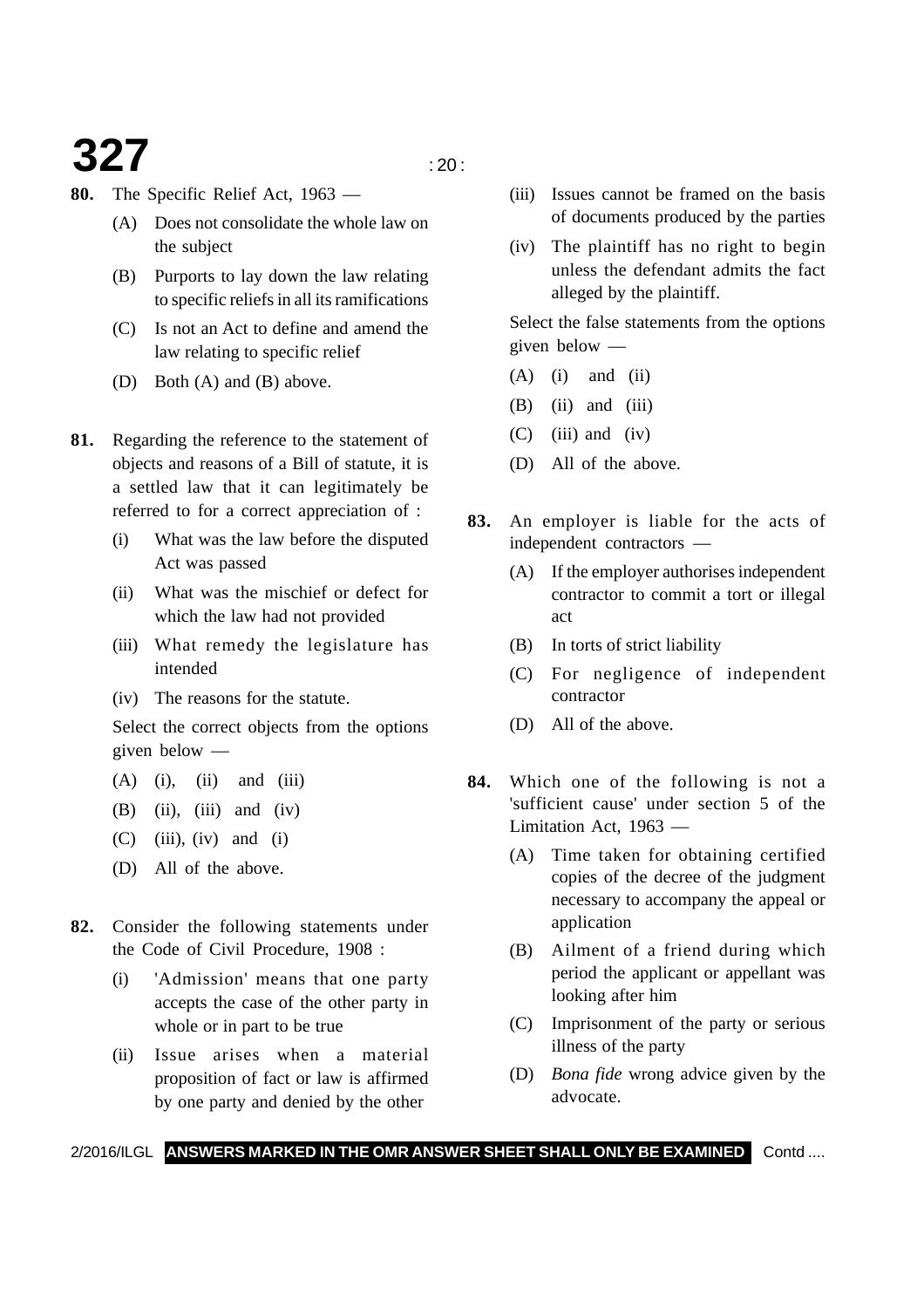- **85.** The freedom of trade, commerce and intercourse provided by the Constitution of India is not of absolute nature. There are some restrictions. In this regard, which of the following statement(s) is/are correct —
	- (A) Parliament has power to impose restrictions in the public interest
	- (B) The State Legislature cannot impose restrictions on the freedom of trade, commerce and intercourse
	- (C) The laws which create State monopoly in any trade, *etc*. are saved from the attack under Article 301
	- (D) Both (A) and (C) above.
- **86.** Which one of the following is not a secondary evidence under section 63 of the Indian Evidence Act, 1872 —
	- (A) Certified copies of primary evidence (document)
	- (B) A document executed in several parts
	- (C) Counter parts of documents as against the parties who did not execute them
	- (D) Oral account of the contents of a document given by some person who has himself seen it.
- **87.** As per section 2(10) of the Code of Civil Procedure, 1908, a 'judgement debtor'  $i<sub>s</sub>$  —
	- (A) Any person against whom a decree has been passed
	- (B) Any person against whom an order capable of execution has been made
	- (C) Any person against whom a decree has been passed or an order capable of execution has been made
	- (D) A legal representative of a deceased judgment debtor.
- **88.** Which one of the following is not a fundamental right under the Constitution of India —
	- (A) Right to assemble peacefully
	- (B) Right to constitutional remedies
	- (C) Right to property
	- (D) Right to move freely throughout the country.
- **89.** An *ex-parte* decree is passed against a defendant. Under the Code of Civil Procedure, 1908, such defendant may —
	- (A) File an appeal against the *ex-parte* decree
	- (B) Submit a petition in the Supreme Court for writ
	- (C) File an application for review of the judgment
	- (D) Both (A) and (C) above.
- **90.** Under section 10 of the Specific Relief Act, 1963, to succeed in a suit for specific performance, the plaintiff has to prove —
	- (A) That a valid agreement of sale was entered into by the defendant in his favour
	- (B) That the defendant committed breach of the contract
	- (C) That he was always ready and willing to perform his part of obligation in terms of the contract
	- (D) All of the above.

## 2/2016/ILGL **ANSWERS MARKED IN THE OMR ANSWER SHEET SHALL ONLY BE EXAMINED** P.T.O.

## : 21 : **327**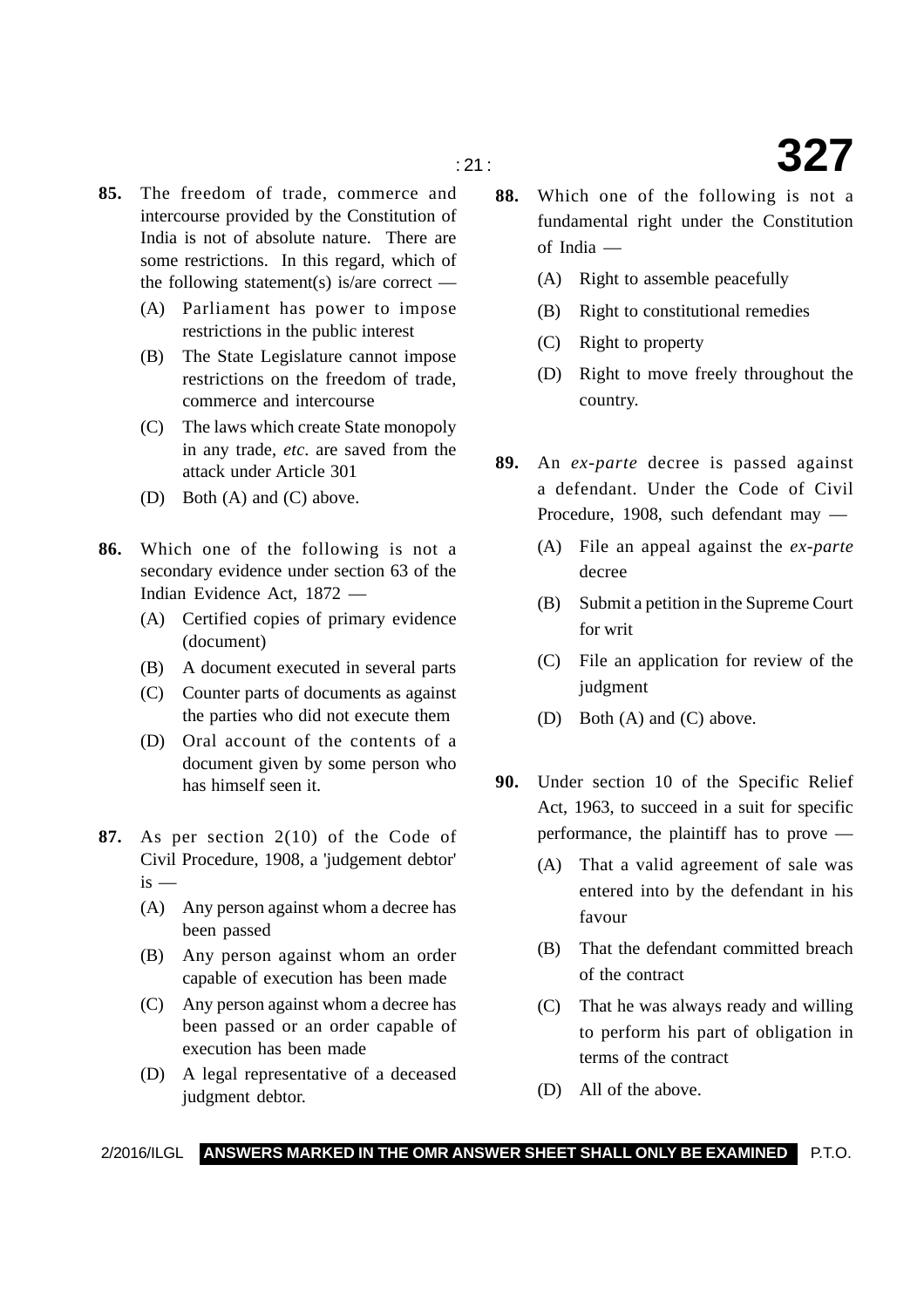# **327**  $\frac{1}{22}$

- **91.** Under the Constitution of India, the legislative powers of Parliament normally extend to all matters enlisted in the Union List and the Concurrent List. But under Article 249, Parliament has power to make laws in respect of any subject enumerated in the State List. In light of the above, consider the following statements :
	- (i) Parliament can make such law only when the State legislatures authorise Parliament to do so
	- (ii) Council of States has declared by resolution that it is necessary or expedient in national interest
	- (iii) Such resolution by Council of States must be supported by two-thirds of its members present and voting
	- (iv) Such law made by Parliament remains in force for a period not exceeding six months.

Select the correct statements from the options given below —

- $(A)$  (i) and (ii)
- $(B)$  (ii) and (iii)
- $(C)$  (iii) and (iv)
- (D) None of the above.
- **92.** Which one of the following is not an essential element of a 'decree' under section 2 of the Code of Civil Procedure, 1908 —
	- (A) The statement given by the Judge on the grounds of decree
	- (B) Formal expression of adjudication
	- (C) Conclusive determination of the rights of parties
	- (D) Determination with regard to or any of the matters in controversy in the suit.
- **93.** Under section 2(d) of the Code of Criminal Procedure, 1973, a complaint —
	- (A) Must be in writing
	- (B) Must be made to the Chief Judicial Magistrate
	- (C) Must indicate that some known or unknown person has committed an offence
	- (D) May be sent to the police officer having power of investigation.
- **94.** An anticipatory bail is granted by High Court or a Court of Sessions to a person —
	- (A) Who apprehends arrest for having committed a bailable offence but has not yet been arrested
	- (B) Who apprehends arrest for having committed a non-bailable offence but has not yet been arrested
	- (C) Who apprehends arrest for having committed both bailable and nonbailable offences but has not yet been arrested
	- (D) All of the above.
- **95.** Article 20(3) of the Constitution of India lays down that "no person accused of an offence shall be compelled to be a witness against himself". A person is entitled to this protection when —
	- (A) He is accused of an offence
	- (B) There is a compulsion to be a witness
	- (C) Such compulsion should result in his giving evidence against himself
	- (D) All of the above.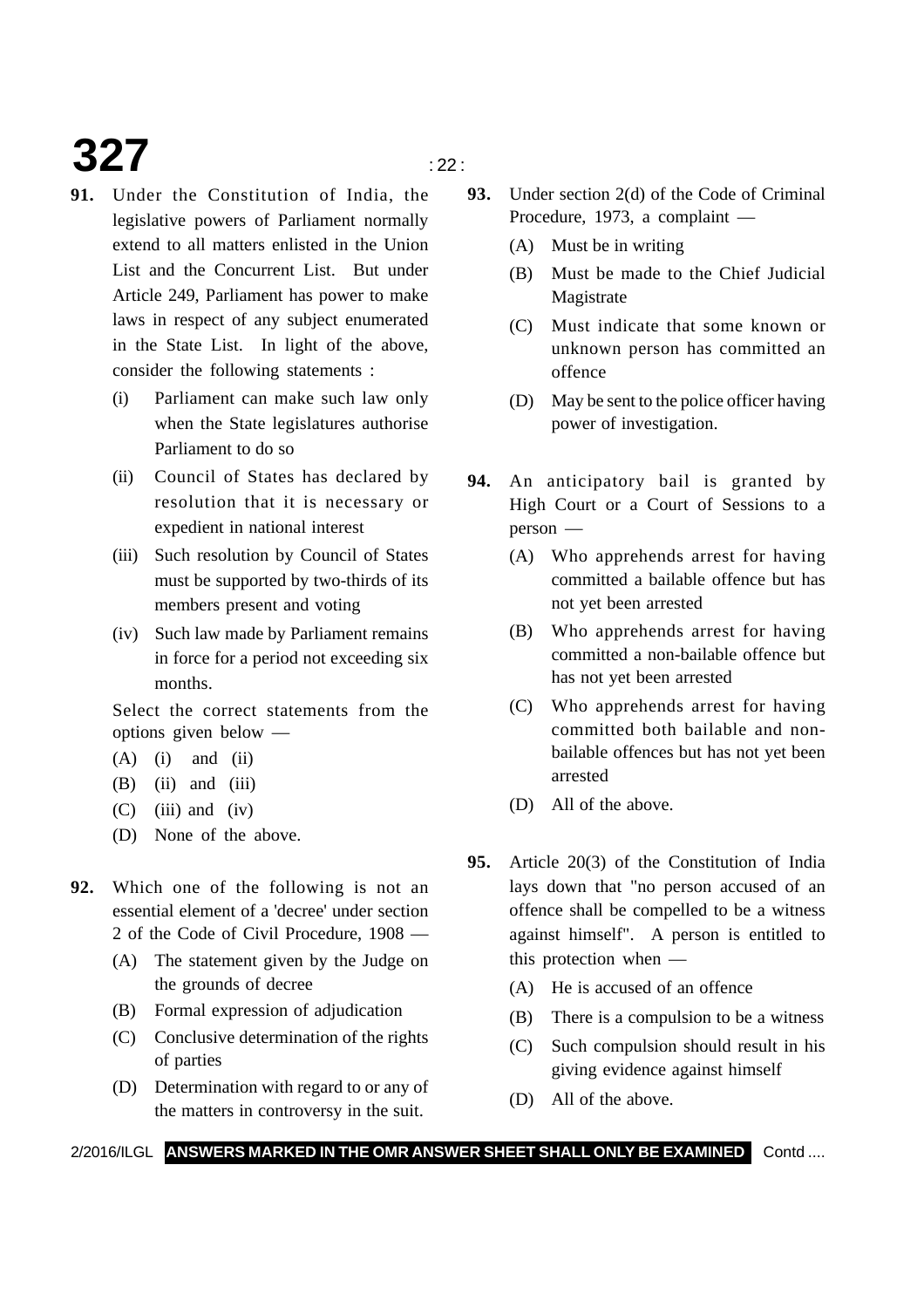- **96.** Consider the following statements relating to ordinance making powers of the President under Article 123 of the Constitution of India :
	- (i) Ordinance making power of the President is basically his legislative power
	- (ii) The ambit of ordinance making power of the President is co-extensive with the legislative powers of Parliament
	- (iii) An ordinance promulgated by the President may have retrospective operation
	- (iv) The ordinance making power is available to the President only when both the Houses of Parliament have been prorogued or otherwise not in session.

Select the correct statements from the options given below —

- $(A)$  (i) and (ii)
- $(B)$  (ii) and (iii)
- $(C)$  (iii) and (iv)
- (D) All of the above.
- **97.** Under section 468 of the Code of Criminal Procedure, 1973, the period of limitation for an offence punishable with imprisonment for a term not exceeding one year is —
	- (A) Six months
	- (B) One year
	- (C) Two years
	- (D) Three years.
- **98.** As per the Constitution of India, which one of the following statements is correct —
	- (A) Fundamental duties are not enforceable by courts
	- (B) Fundamental duties are enforceable by courts
	- (C) Right to property is enforceable as fundamental right
	- (D) None of the above.
- **99.** Article 14 of the Constitution of India states that "the State shall not deny to any person, equality before the law or the equal protection of the laws within the territory of India". Based on the above, select the correct statement from the options given below —
	- (A) This right is available to all citizens of India
	- (B) The expression 'equality before law' has been borrowed from English common law and does not mean absolute equality
	- (C) In Chiranjit Lal Chowdhury *v.* Union of India, the Supreme Court held that a corporation is a juristic person and not entitled to the benefit of this Article
	- (D) Article 14 does not permit classification, however, class legislation is permitted.
- **100.** Right to impart and receive information under the Right to Information Act, 2005 is a species of —
	- (A) The right of freedom of speech and expression
	- (B) Article 21 relating to protection of life and personal liberty
	- (C) Article 38 relating to securing a social order for the promotion of welfare of the people
	- (D) Article 39A relating to equal justice and free legal aid.